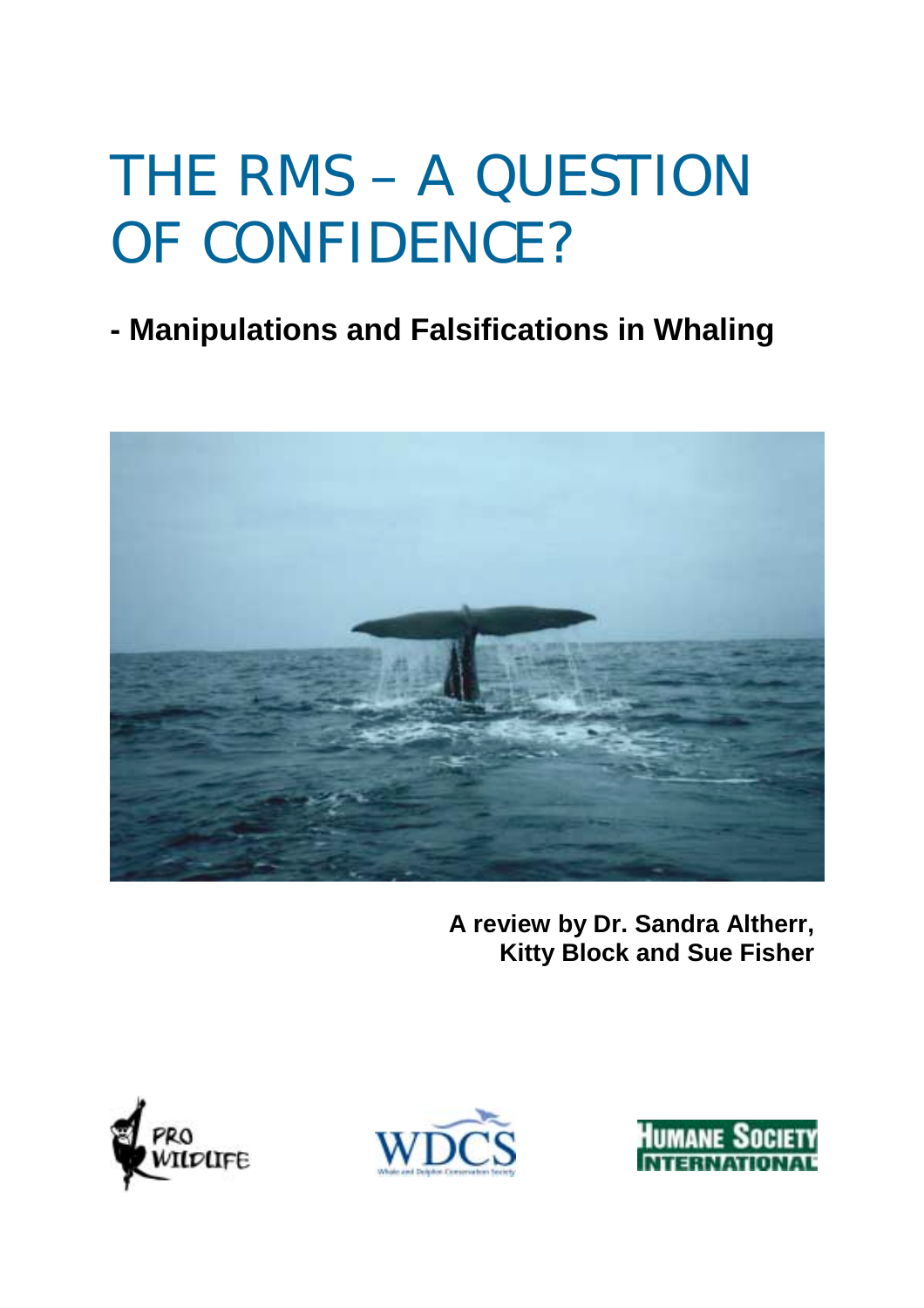## **Content**

## **Glossary**

| AIDCP         | Agreement on the International Dolphin Conservation Program                       |
|---------------|-----------------------------------------------------------------------------------|
| <b>CCAMLR</b> | Convention for the Conservation of Antarctic Marine living Resources              |
| <b>CDS</b>    | <b>Catch Documentation Scheme</b>                                                 |
| <b>CITES</b>  | Convention on the International Trade of Endangered Species of Wild Fauna & Flora |
| <b>CRC</b>    | <b>Compliance Review Committee</b>                                                |
| <b>FFA</b>    | Pacific Islands Forum Fisheries Agency                                            |
| <b>IATTC</b>  | Inter-American Tropical Tuna Convention                                           |
| <b>ICCAT</b>  | International Commission for the Conservation of Atlantic Tunas                   |
| <b>ICRW</b>   | International Convention for the Regulation of Whaling                            |
| <b>IOS</b>    | International Observer Scheme                                                     |
| <b>IOTC</b>   | Indian Ocean Tuna Commission                                                      |
| GPS           | <b>Global Positioning System</b>                                                  |
| <b>MCS</b>    | Monitoring, Control and Supervision                                               |
| <b>MHLC</b>   | Multilateral High Level Conferences on South Pacific Tuna Fisheries               |
| NAFO          | Convention on Future Multilateral Cooperation in the Northwest Atlantic Fisheries |
| <b>NEAFC</b>  | North East Atlantic Fisheries Commission                                          |
| <b>RFMO</b>   | Regional Fisheries Management Organization                                        |
| <b>RMP</b>    | Revised Management Plan                                                           |
| <b>RMS</b>    | <b>Revised Management Scheme</b>                                                  |
| VMS           | <b>Vessel Monitoring System</b>                                                   |
| <b>WCPFC</b>  | Western and Central Pacific Fisheries Convention                                  |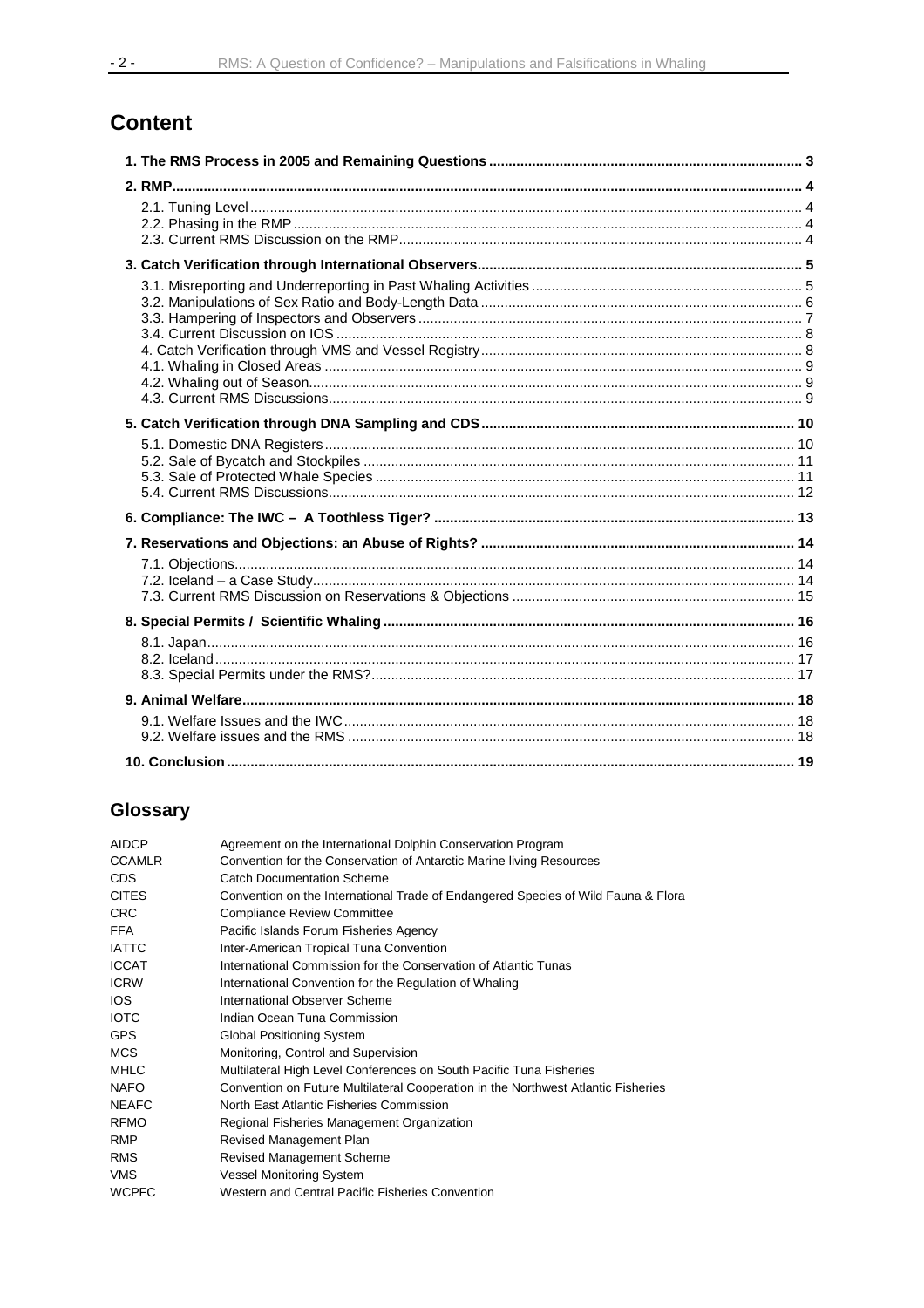## **1. The RMS Process in 2005 and Remaining Questions**

For centuries whales have been slaughtered for commercial gain in unregulated hunts. Even after the establishment of the *International Whaling Commission* (IWC) in 1946, commercial whaling was so poorly regulated that it inexorably drove species after species of whales towards extinction. Finally, in 1982, the IWC adopted a Moratorium of unlimited duration on commercial whaling, which came fully into effect in 1986. Most whaling nations honored the Moratorium and phased out their whaling operations. However, Iceland and Japan have defied the Moratorium by continuing commercial whaling under the exemption for scientific research provided in Article VIII of the *International Convention for the Regulation of Whaling* (ICRW) and Norway hunts whales under an Objection to the Moratorium.

At the end of the 1980s, the IWC initiated a Comprehensive Assessment of the effects of the Moratorium on whale stocks by its Scientific Committee, and instructed the Committee to develop a new system to calculate adequately precautionary quotas for future commercial whaling. In 1993, the Commission accepted (but did not adopt into the Schedule) the *Revised Management Procedure* (RMP) for baleen whales proposed by the Scientific Committee, and began formal negotiations of the *Revised Management Scheme* (RMS), a package containing the RMP and the Management, Control and Supervision (MCS) measures necessary to regulate future commercial whaling.

Since its inception, discussion of the RMS has focused on measures that reflect (albeit poorly) the structure and substance of MCS regimes in other Regional Fisheries Management Organizations (RFMOs) – e.g., observation and inspection and catch verification. While the anti-whaling nations have made numerous concessions on the scope and precise specifications of the package, they have met only intransigence from the three remaining whaling nations and their supporters.

As a result, the RMS has been undermined, both procedurally and substantively, to such an extent that it now contains legal language so inadequate, inconsistent, vague and confusing that the current draft is too weak to be implemented or enforced. Nonetheless, many members of the IWC appear now to believe that a poor RMS is politically preferable to an undermined Moratorium. This reasoning stems in part from recent and repeated increases in whaling effort by Japan, Norway and Iceland and a concerted effort by Japan in particular to encourage pro-whaling countries to join the IWC. Consequently, at its 56<sup>th</sup> meeting in Sorrento, Italy, in 2004, the Commission adopted Resolution 2004-6, urging the IWC to complete the RMS and establishing a process by which to do so.

This report reviews the RMS in its current form (the text of the Small Drafting Group (SDG) originating from the second RMS Working Group meeting in Copenhagen, in April 2005). Drawing from examples of previous abuses of whaling regulations, and details of how other RFMOs manage marine resources, this report illustrates that the IWC is on a fast track to repeat the mistakes, and disasters, of its long and infamous history. For example:

#### **The draft RMS:**

- **leaves some whaling activities outside the control of the RMS**: None of the RMS provisions will ensure the detection of illegal, unreported, unregulated whaling activities, or detection of products coming from whales caught or obtained under the authority of non-Contracting Governments.
- **does not address Scientific Whaling:** The RMS will not be able to prevent Contracting Governments conducting Scientific Whaling based on a self-allocated quota not subject to the RMS;
- **does not prevent Reservations or Objections to all or part of the RMS:** Contracting Governments will be free to lodge an Objection, or leave the Commission and rejoin with a Reservation to RMS provisions, and continue to hunt whales legally;
- **fails to ensure appropriate funding of the RMS or sanctions for non-payment of RMS costs:** The SDG only drafted provisions to ensure funding of the National Inspection Scheme and of the International Observer scheme. All other expenses are omitted. Improper funding of the RMS is likely to result in its collapse;
- **does not ensure the welfare of whales hunted**. The draft merely sets out alternative lists of data to be collected and submitted on a voluntary basis;
- **relies heavily on Annexes to be agreed by simple majority to define technical and other substantive details of the RMS**: As the Schedule does not provide minimum standards for these issues, there is a risk that important policy decisions about future whaling will be made in these side-agreements;
- **contains no Dispute Resolution Procedure**;
- **contains a compensation mechanism for countries disadvantaged by whaling restrictions:** Developing and geographically challenged countries could cripple the IWC by seeking compensation for geographical or temporal restrictions that prevent them whaling under the RMS.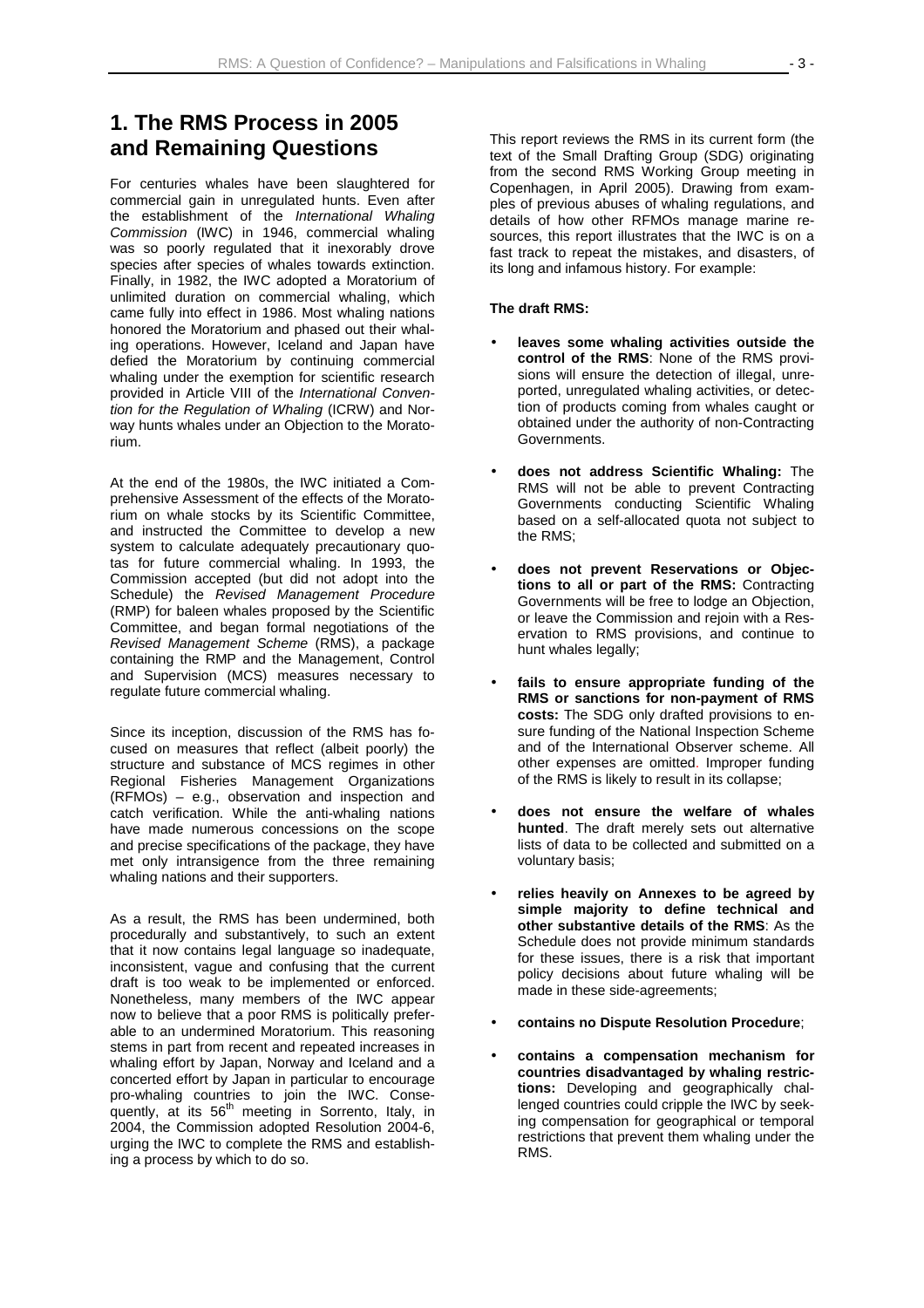## **2. RMP**

At the core of the RMP is a mathematical model that uses IWC-approved data on historical catches (see section 3) and current population status (from independently verified surveys) to calculate 'safe' catch limits for specific "stocks" of baleen whales. To achieve this, the version of the RMP under discussion until recently uses an algorithm whose parameters are "tuned" to determine a rate of removal that will maintain a stock at 72% of its carrying capacity and not bring it below 54%, assuming no drastic changes in reproductive rates or data reliability and no mass mortality events or significant change in environmental conditions.

## **2.1. Tuning Level**

The IWC chose the tuning level of 0.72 and protection level of 0.54 in the early 1990s, although Norway voted against Resolution 1992:3, in which the preferred tuning level was confirmed. A lower tuning level results in a higher quota, and in 2001, Norway unilaterally started to use a tuning level of 0.66 to calculate its own self-allocated quota (taken under its Objection to the Moratorium). The IWC has repeatedly called on Norway to reconsider its less conservative tuning level (e.g., Resolutions 1996:5; 1997-3; 1998-1; 2001:5), but in 2002, Norway reduced it further to 0.62, increasing its quota to 670 whales. Since 2003, Norway used the same tuning level, but carried forward whales that had not been hunted in the previous year, bringing its quota to 711 in 2003 and 797 in 2005. At IWC 56, Norway announced that, over the coming year, it will develop an entirely different management procedure, which will result in even higher quotas $^1$ .

Norway is apparently now considering tripling its quota to 1,800 in 2006 upon the recommendation of the Norwegian Parliament as a measure to protect fish stocks<sup>2</sup>. Despite its abuse of the tuning level Norway argues that its use of the RMP to calculate quotas is consistent with its position of keeping "*its management of the minke whale stock within the framework laid down by the IWC*."3

The RMP's tuning and protection levels are not only vulnerable to abuse in Norway's commercial whaling under Objection. Japan recently stated, in the context of the RMS discussions that it "*must recon*sider its position on ... particularly the tuning level".<sup>4</sup> Following the RMS Working Group meeting in Copenhagen in April 2005, the draft RMS text now makes the 0.72 tuning level only an option, and

l

*3 Norway, Ministry of Fisheries (undated): "Norwegian minke whaling – background and determination of catch limits", http://odin.dep.no/fkd/engelsk/p10001957, viewed 14th February. 4 Government of Japan (2004): Response to the questionnaire related to the `call for comments/positions on key issues in relation to the Chair's proposals for a way forward to the RMS´. IWC/N04/RMSWG4.* 

includes a proposal from Norway for a periodic review of the RMP.

## **2.2. Phasing in the RMP**

While pro-whaling Governments believe the full lifting of the Moratorium should be simultaneous with the adoption of the RMS, others Contracting Governments believe that the two events should not be linked at all. The current RMS text therefore offers two options for phasing in the resumption of commercial whaling once the RMS is adopted. It proposes restricting whaling to waters under national jurisdiction either permanently or for a limited period after the lifting of the Moratorium (See Section 7.3). A mechanism has been sought to compensate countries 'damaged' by temporal or geographical restrictions.

## **2.3. Current RMS Discussion on the RMP**

The RMS as currently drafted leaves the RMP unacceptably vulnerable to abuse, both procedurally and substantively. For example:

- The technical specifications of the RMP may not be included in the Schedule, but put in documents annexed to it that can be amended by simple majority before the whole new document is adopted by a three-quarters majority;
- The version of the RMP adopted may not be the agreed 1992 version with the tuning level of 0.72 since the draft text now makes this optional;
- The text does not provide a default catch limit of zero to deter any Contracting Government from lodging an Objection to a catch limit entered into the Schedule;
- Although it has long been agreed that the Commission must deduct all non-natural mortalities (for example as a result of by-catches, ship strikes, struck and lost whales, scientific permit catches and non-RMS whaling) from catch limits, the whole provision on adjustment of catch limits is bracketed and, therefore, optional in the draft RMS text;
- A provision prohibiting the taking of whales in a sanctuary designated by the IWC; by any other competent international body; by a State in respect of any area under its national jurisdiction; or contrary to any marine mammal conservation measure adopted in accordance with international law is bracketed and, therefore, optional in the draft text.

*<sup>1</sup> Government of Australia (2004): Response to the questionnaire related to the `call for comments/positions on key issues in relation to the Chair's proposals for a way forward to the RMS´. IWC/N04/RMSWG4* 

*<sup>2</sup> Kirby, A. (2004): "Norway seeks tripled whale catch", BBC News 28th May.*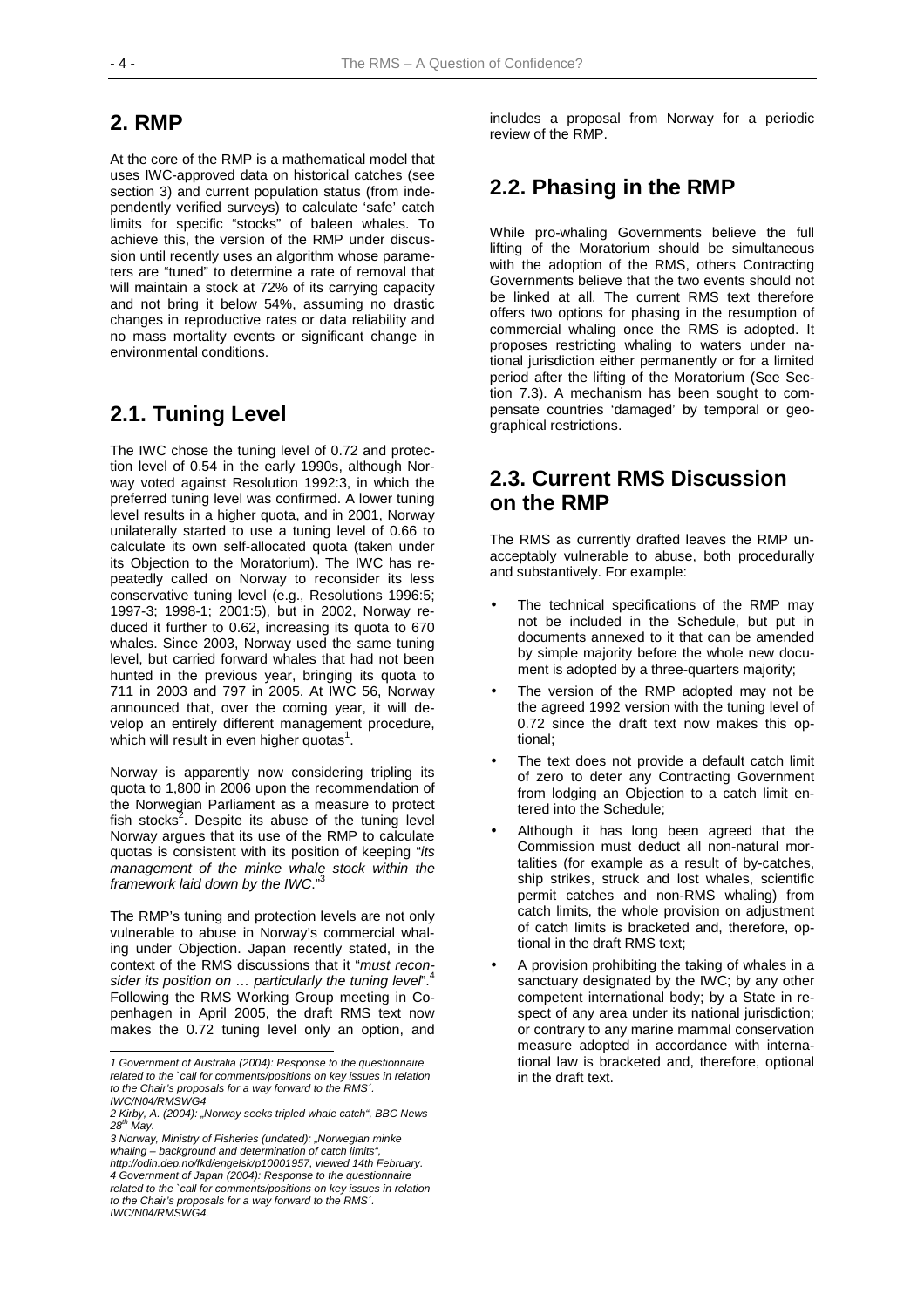## **3. Catch Verification through International Observers**

According to many fisheries management experts, compliance with regulations and accurate data collection is directly linked to the level of independent observer coverage on a fishing vessel. Many fisheries managed by  ${\sf CCAMLR}^5,$   ${\sf IATTC}^6,$  the  ${\sf AIDCP}^7$ and NAFO $^8$  now have 100% observer coverage. However, Japan and Norway argue that 100% coverage of whaling vessels is unnecessary and that inspection of vessels by individuals hired by the whaling nations (i.e. National Inspectors) is adequate.

The history of the IWC proves that cheating is inevitable in the absence of independent international observers, and sometimes despite their presence. During the last decade a series of publications have unmasked the extent of manipulation of whaling statistics where national inspection alone - if at all has been the norm. These abuses include over- and under-reporting of catch data, manipulation of sex ratio, body length and other biological data, particularly by Japan and the former Soviet Union.

## **3.1. Misreporting and Underreporting in Past Whaling Activities**

#### **3.1.1. Soviet Union**

 $\overline{a}$ 

In 1995, Zemsky *et al.* compared official Soviet whaling statistics with original records from four factory ships (*Slava 1948-1966, Sovietskaya Ukraina 1959-1972, Yurii Dolgorukiy 1960-1975,*  Sovietskaya Rossia 1961-1980)<sup>9</sup>. These data unmasked large-scale falsifications in Soviet whaling data for the period 1947 to 1980.

Over a period of more than 30 years (including after an International Observer Scheme (IOS) was introduced by the IWC in 1972) Soviet whaling data reported to the IWC for all species were seriously manipulated:

Between 1947 and 1980, the four whaling fleets grossly under-reported catches of humpback, sperm, pygmy blue, sei, Bryde's and right whales figures (table 1). In total, more than 90,000 whales killed by the four fleets did not appear in official statistics, almost half of which were humpback whales. Only 10 protected pygmy blue whales were reported killed to the IWC, although as many as 8,439 specimens were killed. To cover these, and other, illegal activities, other species such as fin whales (then an unprotected species) were overreported. In 1998, the figures of Zemsky *et al.* were slightly modified<sup>10</sup>, but the same extent of manipulation was confirmed.

|                      | <b>Reported</b> | <b>True</b> | <b>Difference</b> |
|----------------------|-----------------|-------------|-------------------|
| blue whale           | 3,651           | 3,462       | $+189$            |
| pygmy blue whale     | 10              | 8,439       | $-8,429$          |
| sei whale            | 33,001          | 50.034      | $-17,033$         |
| fin whale            | 52,931          | 41,184      | $+11,747$         |
| Bryde's whale        | 19              | 1.418       | $-1,399$          |
| minke whale          | 17,079          | 14.002      | $+3,077$          |
| humpback whale       | 2,710           | 48,477      | $-45,767$         |
| southern right whale | 4               | 3,212       | $-3,208$          |
| sperm whale          | 74,834          | 89,493      | - 14,659          |
| Others               | 1,539           | 1.745       | $-206$            |
| <b>Total</b>         | 185,778         | 275,795     | $-90,017$         |

|                                          | Table 1: Comparison of Catch Statistics Reported to the |
|------------------------------------------|---------------------------------------------------------|
|                                          | IWC and the real Catch Data in Soviet Antarctic Whaling |
| (1947-1980, based on Zemsky et al. 1995) |                                                         |

For the period 1959-1972 (before the introduction of the IOS) the fleet *Sovietskaya Ukraina* took 73,778 whales, but only 41,723 were reported to the IWC. Even after the introduction of the IOS, underreporting of fin (13%), sperm (23%) and minke (17%) and over-reporting of sei whales (small numbers) occurred in 1974/75 by the *Yurii Dolgorukiy.*  Between 1979-1989*, the Sovietskaya Rossia* is believed to have caught sperm whales en route to its whaling grounds before the observer boarded $11$ . During the 1974/75 season the *Yurii Dolgorukiy* killed 2,976 sperm whales, but only 2,174 specimens were reported to the IWC<sup>12</sup>

Confronted with the data of Zemsky *et al.* the Russian delegation at the IWC Scientific Committee meeting in 1996 reported that the issue had been thoroughly studied at the national level and, since the new data had not been compared with primary sources of data (e.g., vessel logs) by the Government, it should not be taken into account in discussions of the status of whale stocks $<sup>1</sup>$ </sup>

Later data from the fleets *Vladivostok* and *Dalnly*  Vostok (covering  $1963-1979$ )<sup>14</sup> revealed that altogether data had been manipulated by six different Soviet whaling fleets.

*<sup>5</sup> Created by the Convention for the Conservation of Antarctic Marine Living Resources, May 20, 1980, available at* 

*http://www.ccamlr.org [CCAMLR]. For an example of 100% observer coverage, see § 9 of Conservation Measure 41-10 (2004), Limits on the exploratory fishery for Dissostichus spp. in Statistical Subarea 88.2 in the 2004/05 season.* 

*<sup>6</sup> Inter-American Tropical Tuna Convention, May 31, 1949, available at http://www.iattc.org/ [hereinafter IATTC].* 

*<sup>7</sup> Agreement on the International Dolphin Conservation Program, May 21, 1998, 1998, http://www.iattc.org/idcp.htm [AIDCP]. 8 Convention on Future Multilateral Cooperation in the Northwest Atlantic Fisheries, Oct. 24, 1978,* 

*www.nafo.ca/about/convention.htm. [NAFO]. See article 23, NAFO/FC Doc. 05/1, Serial No. N5070 [NAFO Conservation and Enforcement Measures]* 

*<sup>9</sup> Zemsky, V.A. et al. (1995): "Soviet Antarctic pelagic whaling after Word War II: Review of actual catch data", Rep.Int.Whal.Comn. 45, 131-135.* 

<sup>10</sup> Brownell, R. L. et al. (1998): "True Soviet pelagic whales statis*tics for the southern hemisphere and North Pacific", SC/51/RMP21. 11 Shigemune, H. et al. (1998): "The plausibility of catch records of Bryde's whales reported by the former USSR Government", SC/51/RMP2.* 

*<sup>12</sup> Brownell, R.L. (1998): "Possible catches of Bryde's whales by Soviet whaling operations in the North Pacific", Rep. Int. Whal. Comn. 48, 143.* 

<sup>13</sup> SC Report (1996): "Catch History Revisions" In: Report of the *Scientific Committee of the IWC, 49Th meeting, Aberdeen. 14 Brownell, R.L. (1998): "USSR pelagic catches of Bryde's whales in the North Pacific", SC/51/RMP29.*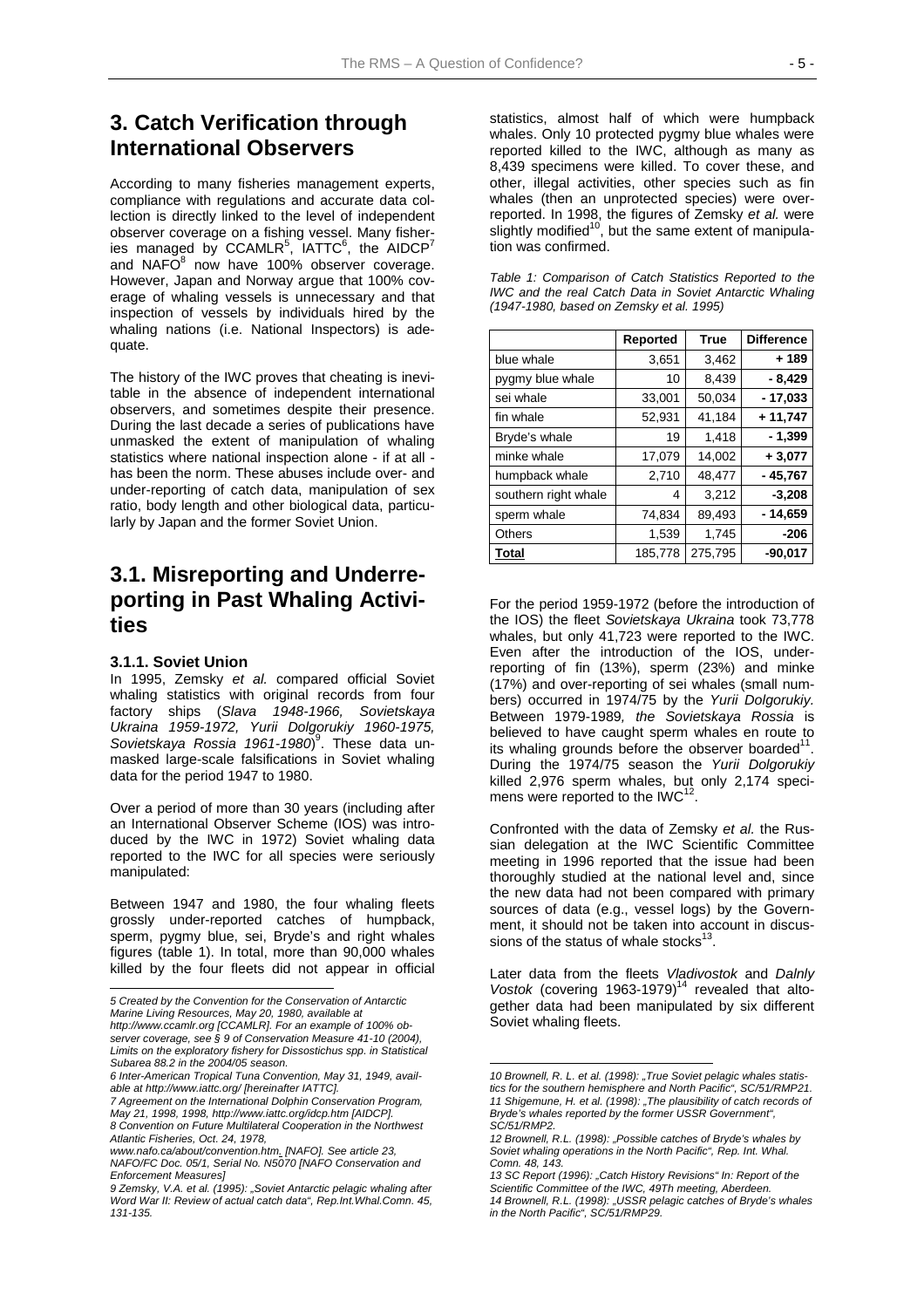#### **3.1.2. Japan**

Starting in the 1950s, three of Japan's five major coastal whaling companies routinely under-reported catches and excluded undersized whales from statistics reported to the IWC<sup>15,16,17</sup>. A comparison of data from the Japanese scientist Toshio Kasuya and a former director of whaling stations, Isao Kondo, with official *Japan Whaling Association* (JWA) reports, indicate that the JWA's values for company A (1960-1966) represented only 58% of the true catch<sup>18</sup>. Whaling companies B (1965-1975) and C (1954-1964) only reported one third of their real catch figures<sup>19</sup>. Companies B and C also falsified catches of fin, Bryde's, sei, blue and humpback whales $^{20, 21}$ . Other violations include:

- The total true catches of Bryde's whales taken during the final years of commercial whaling (1981-1987) off the Bonin Islands were 1.6 times the number reported to the IWC, with a true total number of 4,162 instead of the reported 2,659 individuals<sup>2</sup>
- In Japanese Baird's beaked whale fisheries, other whale species were included in official reports, e.g., several sperm whales were reported as one Baird's beaked whale $23$ , apparently with the aim of hiding illegal sperm whale catches $^{24}$ .
- Until the mid 1970s, 50 to 100 sperm whales were killed by one single small-type whaling company but not reported $^{25}$ .
- At least four small-type whaling operations illegally hunted sperm whales and processed them at their own land stations or sold them to large-type whalers $^{26}$ . The total number of illegally hunted sperm whales remains unknown.
- Pelagic whaling operations discarded undersized whale carcasses when the number of whales killed exceeded the processing capacity of the whaling vessel, or before towing to the factory ships where inspectors were present $27$

Such large-scale falsifications were possible for decades because national inspection covered only a fraction of whaling operations and, even when international observation commenced in the 1980s, it was not complete (for example, it covered less than 10% of sperm whale fisheries). In some cases, national inspectors appeared to be unaware of the under-reporting (e.g., data manipulation appears to increase towards the end of whaling seasons, suggesting that hunting continued beyond the completion of the quota, or the end of the whaling season when inspector coverage was reduced or terminated). In other cases, JWA library records show that some reports were actually annotated by hand to note some sperm whales as "bangai", i.e. unlisted $^{28}$ 

#### **3.1.3. Other countries**

From 1965 to 1975 South Korea reported an annual kill of about 20 fin whales, but no catches of Bryde's whales. In 1976, fin whales came under the protection of the IWC, and Korean reports of fin whale catches ceased. Korea reported a yield of 680 tons of whale meat from 34 Bryde's whales in 1978 and 243 tons from 18 Bryde's whales in the following year. These reports assumed a yield per Bryde's whale of 20 tons, while the reality is actually eight tons. In 1981, the Scientific Committee confirmed that Korea had concealed its ongoing hunting of fin whales during the 1970s. Furthermore, of seven large whales caught by Korea in 1982, four were later identified as fin whales $^{29}$ .

In the mid 1970s, when only a small fraction of Norwegian whaling operations was covered by national inspectors, the senior Norwegian scientist at IWC argued that quotas should limit the weight, not the number, of whales hunted. According to his statements, Norwegian whalers often reported two small whales as one big whale $^{30}$ .

According to reports from crew members, protected species such as blue and humpback whales were killed in Spanish whaling operations, but omitted from reports to the IWC even after Spain joined the IWC in 1979<sup>31</sup>.

## **3.2. Manipulations of Sex Ratio and Body-Length Data**

The Schedule of the ICRW prohibits the killing of female whales accompanied by calves (§14). Additionally, paragraphs 15 and 18 prohibit the killing of sei, Bryde's, fin and sperm whales that fall below a defined minimum size. Widespread falsifications of biological data reported to the IWC reveal that whalers often violated these restrictions by manipulating reports of body length and sex.

l

*<sup>15</sup> Kasuya, T. (1999): "Examination of the reliability of catch statistics in the Japanese coastal sperm whale fishery", J. Cetacean Res. Manage. 1 (1): 109-122.* 

*<sup>16</sup> Kasuya, T. & Brownell, R. (1999): "Additional Information on the Reliability of Japanese Coastal Whaling Statistics", SC/51/O7. 17 Kondo, I. & Kasuya, T. (2002): "True Catch Statistics for a Japanese Coastal Whaling Company in 1965-1978", SC/54/O13. 18 Kasuya, T. (1999): "Examination of the reliability of catch statistics in the Japanese coastal sperm whale fishery", J. Cetacean Res. Manage. 1 (1): 109-122.* 

*<sup>19</sup> Kondo, I. (2001): cited in: Kasuya, T. & Brownell, R. (2001): "Illegal Japanese Coastal Whaling and Other Manipulations of Catch Records", SC/53/RMP/24.* 

*<sup>20</sup> Kondo, I. & Kasuya, T. (2002): "True Catch Statistics for a Japanese Coastal Whaling Company in 1965-1978", SC/54/O13. 21 Kasuya, T. & Brownell, R. (1999): "Additional Information on the Reliability of Japanese Coastal Whaling Statistics", SC/51/O7. 22 Kasuya, T. & Brownell, R. (2001): "Illegal Japanese coastal whaling and other manipulations of catch records", SC/53/RMP/24 23 Balcomb, K. & Goebel, C. (1977): "Some information of a Berardius bairdii Fishery in Japan", Rep. Int. Whal. Comn. 27, 485- 486.* 

<sup>24</sup> Kasuya, T. (1999): "Examination of the reliability of catch statis*tics in the Japanese coastal sperm whale fishery", J. Cetacean Res. Manage. 1 (1): 109-122.* 

*<sup>25</sup> Kasuya, T. (1999): "Examination of the reliability of catch statistics in the Japanese coastal sperm whale fishery", J. Cetacean Res. Manage. 1 (1): 109-122.* 

*<sup>26</sup> Kondo, I. & Kasuya, T. (2002): "True catch statistics for a Japanese coastal whaling company in 1965-1978", SC/54/O13.*  27 Kasuya, T. (1999): "Examination of the reliability of catch statis*tics in the Japanese coastal sperm whale fishery", J. Cetacean Res. Manage. 1 (1): 109-122.* 

*<sup>28</sup> Kasuya, T. (1998): "Evidence of statistical manipulations in Japanese coastal sperm whale fishery",SC/50/CAWS10. 29 Carter, N. & Thornton, A. (1985): "Pirate whaling 1985", Environmental Investigation Agency (ed.), London.* 

*<sup>30</sup> Carter, N. & Thornton, A. (1985): "Pirate whaling 1985", Environmental Investigation Agency (ed.), London.* 

*<sup>31</sup> Carter, N. & Thornton, A. (1985): "Pirate whaling 1985", Environmental Investigation Agency (ed.), London.*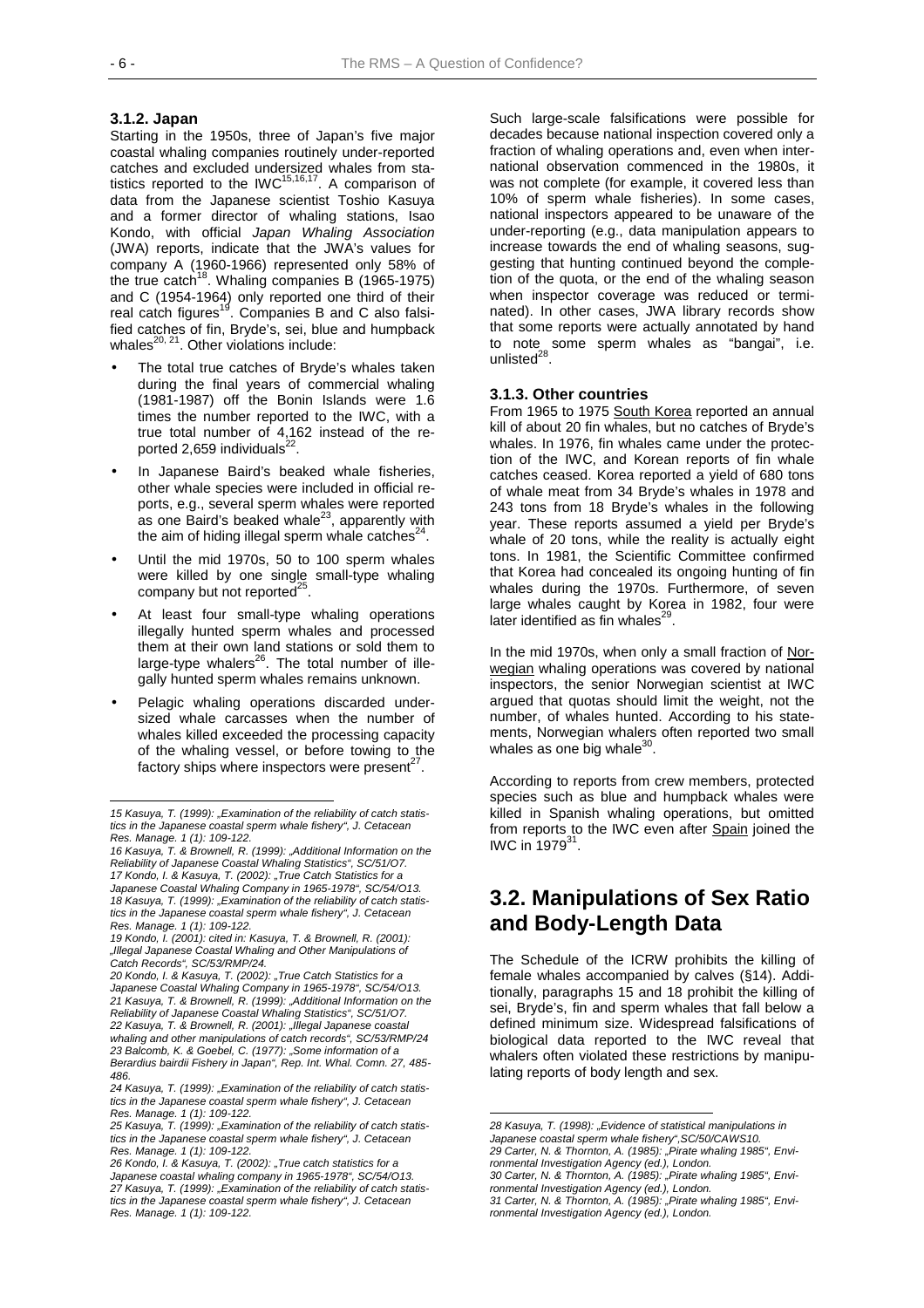#### **3.2.1. Sex Ratio**

Scientists estimate that at least 80% of data on length, weight, sex ratio, reproduction and maturational state submitted to the IWC by the former Soviet Union in respect of its Antarctic operations were false.32. For example, the fleet *Yurii Dolgorukiy* reported female sperm whales as males to reduce the total number reported (because the weight of one adult male is equivalent to the weight of several females $)^{33}$ .

During the 1960s, up to 71% of sperm whales taken by Japan were female, but numbers were significantly under-reported, perhaps because they fell below the minimum size limit $34$ . Although Japan imposed a sex ratio quota for sperm whales for the first time in 1973, females continued to be disproportionately targeted, but under-reported, and sometimes misreported as males<sup>35,36</sup>. Even in the 1980s, reported sex ratios were regularly manipulated. For example, during the 1984 and 1985 seasons, 25% of females caught were recorded as males $^{37}$ . In the 1978/79 season an independent Japanese observer counted a male:female rate of 1:2.0, far higher than the permissible ratio of 1:0.13. Consequently, the Japanese Government recorded a ratio of 1:0.2 in its official reports. Serious discrepancies were also observed for the period 1959- 1965 between data collected by independent biologists and official Japanese statistics. The number of females was heavily under-reported, resulting in a total sperm whale catch up to 2.5 times higher than the officially reported figures<sup>38</sup>.

Portugal reported only the killing of male sperm whales in its operations off Madeira in the North Atlantic during the late 1970s, before it became an IWC member. However, a German observer noticed large-scale manipulations of both sex ratio and number of individuals killed (e.g., three females were counted as one male) $39$ 

#### **3.2.2. Body Length Data**

In June 1939, Japan first imposed regulations on its sperm whale fisheries, prohibiting the take of undersized individuals in both pelagic and coastal operations. An analysis of both operations shows that most reported body lengths fell extraordinarily close to the minimum<sup>40</sup>, suggesting that data were manipulated. During the 1980s, catch figures from l

Tajii's whaling station for pelagic operations excluded specimens that fell below the limit, indicating that they were either discarded (see also 3.1.2.) or their length was falsified in the statistics $41$ . National inspectors were not generally deployed in Japan's coastal sperm whaling operations, making manipulation of data easier<sup>42</sup>. In many cases the reported body length of undersized whales was "stretched" or (particularly between 1950 and 1955) undersized sperm whales were converted into fewer larger whales to match total catch or yield $43$ . Recent reports have revealed that, even under the eyes of inspectors, length measurements were manipulated; for example by hiding the end of the measuring tape up a sleeve<sup>44</sup>. Japan's coastal sperm whaling operations were often conducted in breeding grounds, resulting in a higher proportion of female and undersized (young) whales being killed. The true catch figures for Japanese coastal whaling for the seasons 1959 to 1965 are believed to be 40% higher than officially reported $45$ .

In the 1950s, a significant proportion of sperm (96%), blue (56%) and humpback whales caught by the Greek "Olympic Challenger" off South America were undersized specimens. Accordingly, reports for both species were often manipulated, e.g. blue whales shorter than 65 feet were reported as fin whales. Large-scale under-reporting of humpback whales that were undersized or caught in closed seasons/areas was also conducted. During the 1954/55 and 1955/56 seasons the true catches of humpback whales exceeded the reported numbers by a factor of between 6.6 to 13.7 $4<sup>4</sup>$ 

## **3.3. Hampering of Inspectors and Observers**

For decades, Japanese whaling operations were only monitored by national inspectors. Recent data reveal the extent to which these individuals were prevented from properly conducting their jobs. For example, in Japanese post World War II sperm whale operations<sup>47,48</sup>:

- Inspectors were only allowed to record landing stations in particular regions, while others were excluded from the programme;
- Inspectors only stayed for a couple of weeks at a landing station, or they visited only after invi-

l

*<sup>32</sup> Brownell, R. L. et al. (1998): "True Soviet pelagic whales statistics for the southern hemisphere and North Pacific", SC/51/RMP21. 33 Shigemune, H. et al. (1998): "The plausibility of catch records of Bryde's whales reported by the former USSR Government", SC/51/RMP2.* 

<sup>34</sup> Kasuya, T. (1999): "Examination of the reliability of catch statis*tics in the Japanese coastal sperm whale fishery", J. Cetacean Res. Manage. 1 (1): 109-122.* 

*<sup>35</sup> Kasuya, T. & Brownell, R. (2001): "Illegal Japanese Coastal Whaling and Other Manipulations of Catch Records", SC/53/RMP/24.* 

*<sup>36</sup> Kondo, I. (2001): cited in: Kasuya, T. & Brownell, R. (2001): "Illegal Japanese Coastal Whaling and Other Manipulations of Catch Records", SC/53/RMP/24.* 

<sup>37</sup> Kasuya, T. (1999): "Examination of the reliability of catch statis*tics in the Japanese coastal sperm whale fishery", J. Cetacean Res. Manage. 1 (1): 109-122.* 

<sup>38</sup> Kasuya, T. (1998): "Evidence of Statistical manipulations in *Japanese Coastal Sperm Whale Fishery",SC/50/CAWS10. 39 Deimer, P. (2005): in litt. to Pro Wildlife, dated 5th January. 40 Allen, K.R. (1980): "Size Distribution of Male Sperm Whales in the Pelagic Catches", Rep.Int.Whal.Comn. (special Issue 2) 51-56, SC/SPC/9.* 

*<sup>41</sup> Kasuya, T. (1999): "Examination of the reliability of catch statistics in the Japanese coastal sperm whale fishery", J. Cetacean Res. Manage. 1 (1): 109-122.* 

*<sup>42</sup> Kasuya, T. (1998): "Evidence of Statistical manipulations in Japanese Coastal Sperm Whale Fishery",SC/50/CAWS10. 43 Kasuya, T. & Brownell, R. (2001): "Illegal Japanese coastal whaling and other manipulations of catch records", SC/53/RMP/24. 44 Kasuya, T. & Brownell, R. (2001): "Illegal Japanese Coastal Whaling and Other Manipulations of Catch Records", SC/53/RMP/24.* 

*<sup>45</sup> Kasuya, T. (1998): "Evidence of Statistical manipulations in Japanese Coastal Sperm Whale Fishery",SC/50/CAWS10. 46 Barthelmess. & Kock. (1996): "Validation of Catch Data of the "Olympic Challenger" Whaling Operations from 1950/51- 1955/1956", SC/48/O28.* 

*<sup>47</sup> Kasuya, T. (1998): "Evidence of statistical manipulations in Japanese coastal sperm whale fishery",SC/50/CAWS10. 48 Kondo, I. (2001): cited in Kasuya, T. & Brownell, R. (2001): "Illegal Japanese coastal whaling and other manipulations of catch records", SC/53/RMP/24.*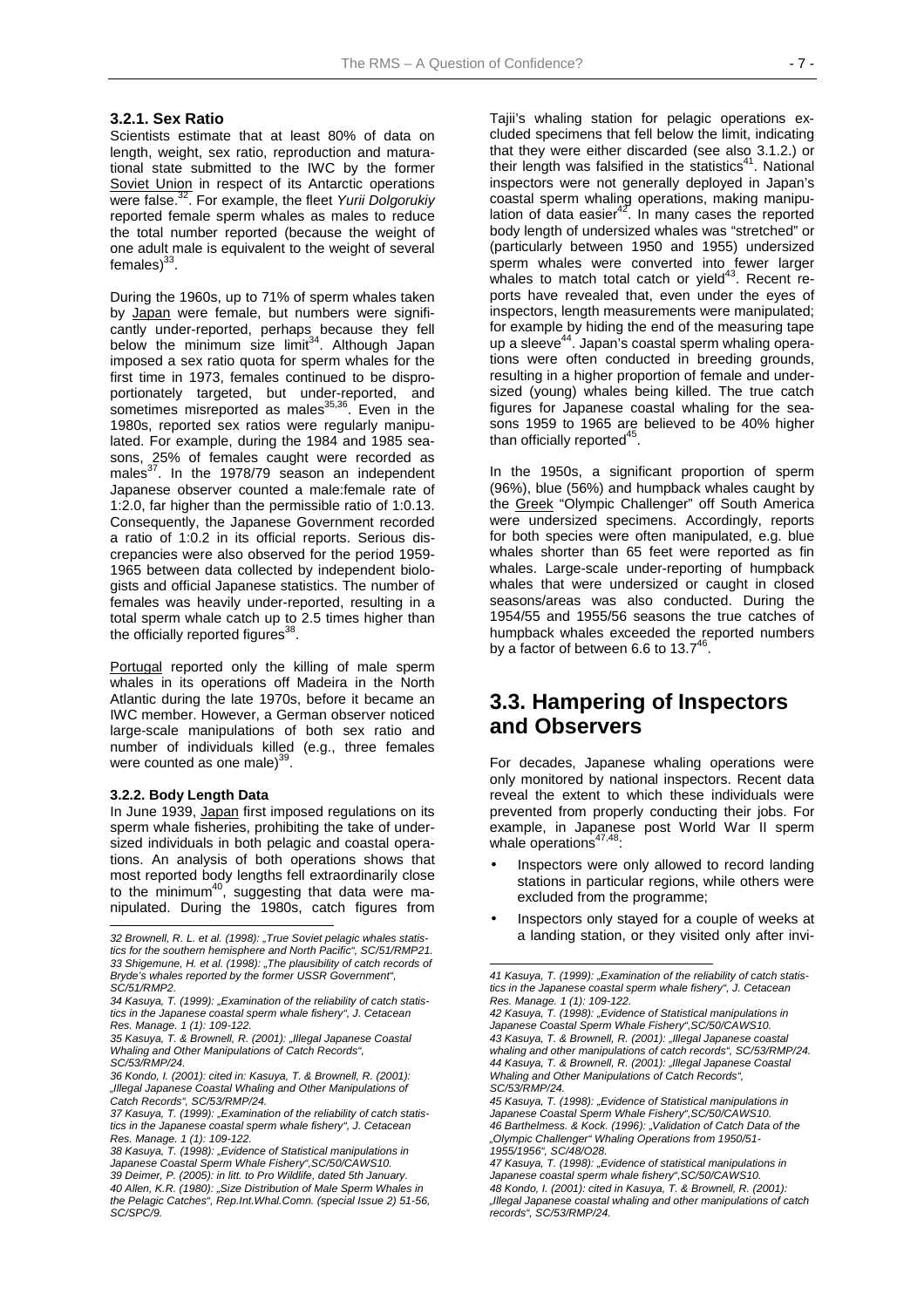tation by the station, enabling the whaling industry to manipulate the figures for the rest of the season;

- Whaling companies exchanged information on the inspectors' whereabouts and travel schedule, enabling whales to be landed at stations, which were not inspected;
- Inspectors were invited to excursions, dinners or mahjong games to keep them away from the landing station until all traces of illegal landings were removed;
- Inspectors were accommodated remotely from the landing station where flensers lived;
- Observers, who were accommodated near the landing stations, were booked into rooms from which they could not see the port.

## **3.4. Current Discussion on IOS**

Although the lessons of history strongly support the need for a comprehensive and transparent international observer programme that imposes serious penalties for non-compliance, the RMS text under discussion establishes grossly inadequate provisions for independent observation of whaling operations. These provisions fall far behind best practice in other fisheries agreements. The current RMS:

- gives complete discretion to the Secretariat to select observer candidates, but provides no criteria or guidelines;
- gives Contracting parties discretion to veto any candidate for any reason (which need not be cited) and proposes that if, through no fault of the Contracting Government or whaling operation, no observer is available, the requirement for an observer be waived so that the operation is not delayed or prevented. This means in practice that any Contracting Government could veto all nominated observers (without giving any reasons), invoke this waiver provision, and entirely bypass the observer scheme;
- exempts vessels that operate trips of under 24 hours, carry out no flensing onboard "*and have a legal limit of persons onboard, which does not exceed the number of crew*". In such cases, only a national inspector would accompany the vessel. It is notable, however, that Norway (the main proponent of this exemption) is currently replacing national inspectors on such vessels with a Vessel Monitoring System (VMS) (see 4.3.);
- provides no sanction for breach of the obligation on Contracting Governments, national inspectors and all those involved in activities subject to the international observer programme, to cooperate with observers;
- imposes no obligation on Flag States to investigate observers' reports of potential violations and impose appropriate sanctions if they are confirmed;
- imposes no obligation to report to the Commission on measures taken as a response to infraction reports.

## **4. Catch Verification through VMS and Vessel Registry**

Registration of vessels by a fishery organization's administrative body is perhaps the most common means of identifying and monitoring vessels fishing legally and illegally. CCAMLR, IATTC, ICCAT, IOTC, NAFO, FFA, and WCPFC all require Contracting Governments to provide vessel information to the Secretariat for recording in a central register. Details required commonly include the vessel's name, registration number, previous names and flags, port of registry, name and address of owner, operators and captain; and length, fish-hold capacity and tonnage. For maximum effect, vessel registries are often coupled with surveillance requirements, in which reporting and other schemes track all activities in order to detect IUU fishing. In addition, *Vessel Monitoring Systems* (VMSs), particularly those with *Global Positioning Systems* (GPS) and satellite technology to track fishing vessels, are rapidly becoming standard practice for ensuring proper enforcement, monitoring, and data collection in international fisheries.

The Straddling Stocks Agreement, WCPFC, CCAMLR, FFA, NEAFC and NAFO all require vessels to use VMS to transmit "real-time" or "near realtime" data for enforcement and monitoring purposes. ICCAT has designed VMS requirements, which will begin to apply at a date to be decided by the Commission. Both CCSBT and the  $EU^{49}$  are exploring the use of VMS. The FAO recommends VMS, describing it as playing "an integral role" in "an effective and well planned MCS program<sup>55</sup>

VMS programmes are typically required to be tamper proof; fully automatic and operational at all times; able to ensure alternate procedures for the transmission of data in case of malfunction; able to provide real time data; able to provide geographical position of the vessel with a position error of less than 500 meters and with a confidence interval of 99%; and able to provide special messages when the vessel enters or leaves the convention area and when it moves between sub-areas or divisions within the convention area.

Some fisheries agreements, like NEAFC and FFA, require an *Automatic Location Communicator* (ALC) for vessels, to quickly identify potentially illegal fishing activity and distribute surveillance data to enforcement officers. An ALC transmits information (via satellite) regarding the vessel's location, speed, and heading to a headquarters, where the data is automatically correlated with the vessel's position.

In order for the IWC to prevent and detect illegal whaling operations, it would need, at the very least, to combine a robust VMS scheme with a vessel registry.

*<sup>49</sup> Commission Regulation (EC) No 1489/97 of 29 July 1997, as last amended by Regulation (EC) No 2445/1999(5) 50 FAO, Essential Role of Monitoring, Control, and Surveillance in Fisheries Management, Section 6, UNFAO Committee on Fisheries, 22nd Sess., COFI/97/Inf.6, at para. 6 (Mar. 17\_20, 1997), COFI/97/Inf.6 http://www.fao.org/docrep/meeting/w3861e.htm*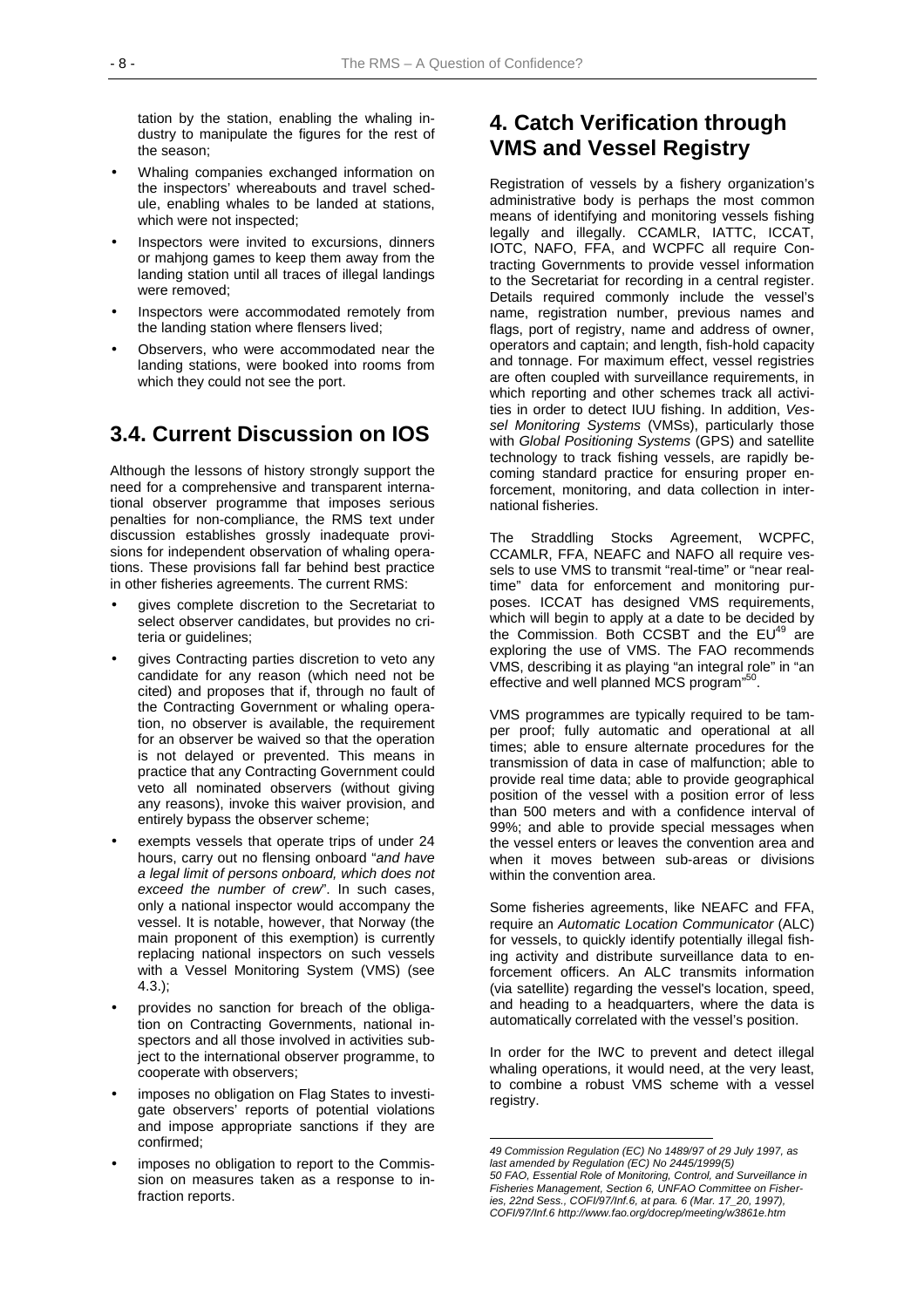## **4.1. Whaling in Closed Areas**

Whaling nations have systematically defied the IWC's geographic restrictions on whaling and covered their tracks by reporting illegal kills along with those for open areas, or not reporting them at all. In many cases, the fleets may have been on their way to, or returning from, hunting grounds in the Antarctic. Whaling in closed areas has been identified in many parts of the South Atlantic, the Indian Ocean, as well as the South-West Pacific<sup>51</sup>. For example:

- In the 1950s the *Olympic Challenger*, poached 580 blue whales in closed waters off Chile $52$ .
- During the mid 1960s the Soviet fleets *Sovietskaya Ukraina* and the *Slava* killed over 2,000 pygmy blue, humpback and Bryde's whales in a closed area of the Northwest Indian Ocean, under the pretence of hunting toothed whales<sup>3</sup>
- Seas north of 40°S in the North Indian Ocean were closed to sperm whaling in the 1960s. However, from 1963-1967 sperm whales were hunted there by the former Soviet Union, but reported for the area south of  $40^{\circ}$ S<sup>4</sup>

## **4.2. Whaling out of Season**

The Schedule also imposes temporal restrictions on whaling (e.g., §2a of the Schedule restricts hunting of baleen whales, except minke whales, by factory ships from December to April). Violations include:

- Chilean whalers killed at least 15 whales, mostly right whales, between October and December of 1984. Another Chilean whaler illegally operated in the late 1970s and early 1980s over 9-10 months annually
- Catches of the Greek "*Olympic Challenger*" in the 1950s were over-reported by about 20% in order to cover up oil production from undersized specimens and/or those taken in closed seasons<sup>56</sup>, as noted in chapter 3.2.

## **4.3. Current RMS Discussions**

Despite the obvious need to distinguish legally authorized vessels that are fishing consistently with conservation and management measures from "pirate whalers", the provisions in the current RMS text are inadequate. In particular, the SDG draft makes very poor provision for a Vessel Register. §28 of the Schedule requires the parties to maintain a vessel registry of factory ships, catcher ships, and

l

land stations. A register was maintained until 1987, when Norway, Iceland and Japan stopped giving information. As a result, the IWC could not maintain a complete and accurate registry and it became officially dormant in 1994.

Although many IWC Members supported the use of VMS to provide real-time enforcement and reporting of infractions and vessel positions in  $1993^{57}$ , disagreements arose in 1995 over the need for realtime reporting, a mandatory use of transponders, the type of vessel location, and the need for an IWC control center<sup>58</sup>. The Members agreed, however, that any monitoring system ultimately agreed would have to be based on satellite technology<sup>39</sup>. Today, Norway, Japan and Iceland oppose the inclusion of satellite-based, real time reporting by VMS. They also express concerns about confidentiality of data and security of vessels, although proper encryption measures can ensure confidentiality.

#### **Norway, Japan and VMS**

Both Norway and Japan have implemented a VMS system in compliance with CCAMLR and Norway has expressed support for extending its VMS requirements to krill fisheries to avoid krill vessels switching gear for fishing for other species or trans-shipping other target species.

Although CCSBT and ICCAT do not yet require VMS, **Japan** has voluntarily implemented VMS for its "scientific fishing" program under CCSBT and called VMS a "necessary measure to ensure the transparency of the research."\* It has also established a VMS pilot program for most of its longline vessels operating under ICCAT.

Currently nearly 500 **Norwegian** fishing vessels distribute information in real time to both the Government and regional fisheries organizations by means of a fully automated VMS system. Norway even requires all foreign fishing vessels operating in its EEZ and the fisheries zone around Jan Mayan to record speed and course using satellite-based VMS.

\* *Statement made at the CCSBT4(3), Item 3: Consideration of an Experimental Fishing Program (Feb. 19-21, 1998)*

#### **4.3.1. Norway's Blue Box**

In 2004, the Norwegian Fisheries Department replaced National Inspectors with electronic surveillance on half of its whaling fleet; planning to extend the programme to all boats in 2005. The "Blue Box" includes a system of sensors on the vessel that record, e.g., load/weight on deck, and detect the use of a winch or harpoon. Although the system incorporates a GPS to record the location and time at which a whale is shot and hauled aboard, it does not transmit these data in real time while the vessel is at sea $60,61$ 

*<sup>51</sup> Yablokov, A. (1997): "On the Soviet whaling falsification, 1947- 1972", Whales Alive VI (4), Cetacean Society International (ed.) 52 Ishiwatari, K. (1992): "Selfish western nations sell catch quotas then call for whaling ban", ISANA (7).* 

*<sup>53</sup> Brownell, R.L. (1998): "Possible catches of Bryde's whales by Soviet whaling in the North Pacific", Rep.Int.Whal.Comn. 48, 143.*  54 Shigemune, H. et al. (1998): "The plausibility of catch records of *Bryde's whales reported by the former USSR ", SC/51/RMP2. 55 Carter, N. & Thornton, A. (1985): "Pirate whaling 1985", Environmental Investigation Agency (ed.), London.* 

*<sup>56</sup> Barthelmess, K. & Kock, K.-H. (1996): "Validation of Catch Data of the "Olympic Challenger" Whaling Operations from 1950/51 to 1955/1956", SC/48/O28.* 

l 57 Chairman's Report of the 45<sup>th</sup> Annual Meeting, Section 9.1.2., *Rep. Int. Whal. Commn 44, 1994 (May 10-14, 1993). 58 Chairman's Report of the 47th Annual Meeting, Section 12.1, Rep. Intl. Whal. Commn 46, 1996 (May 29 – June 2, 1995).*  59 Chairman's Report of the 48<sup>th</sup> Annual Meeting, Section 12.1, *Rep. Intl. Whal. Commn 47, 1997 (June 24-28, 1996). 60 Inspiserer Storfangst", Data Respons News, 26/9/2003." ÂBLÃ…BOKSÂ ser nahval avlives", Lofotposten, 25/4/2004.*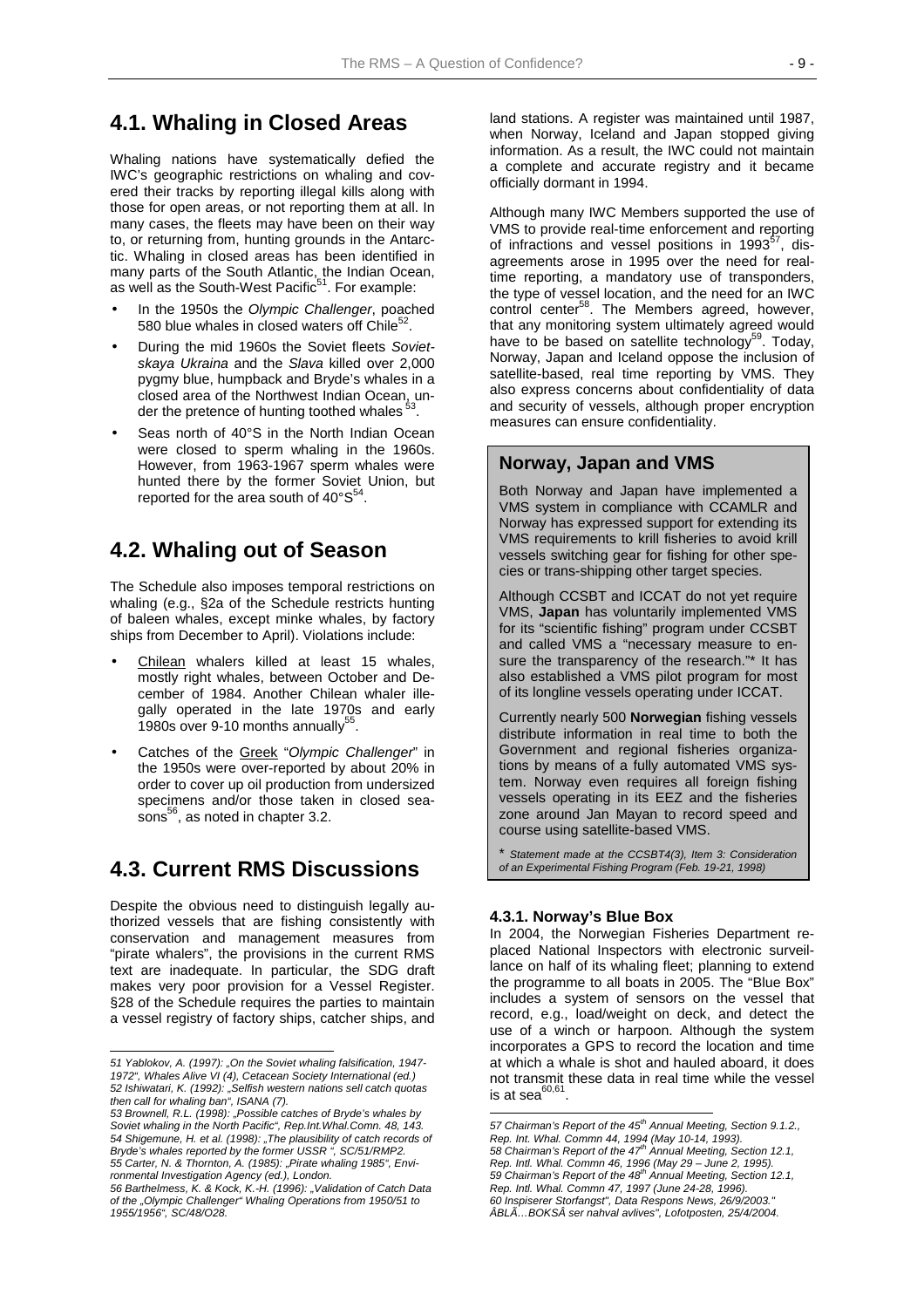## **5. Catch Verification through DNA Sampling and CDS**

Discussions of catch verification at the IWC include a proposal for a DNA-based Catch Documentation Scheme (CDS). Although the details have yet to be agreed, such a scheme is based on an understanding that Contracting Governments would register the DNA profile of all whale products, which might appear in the market, in a database. The DNA profile of whale products obtained through market sampling would be tested against the database to verify the legality of their origin. Considering the high value of whale meat, and the previous failure of the IWC to prevent and identify the sale of whales from illegal sources, it is not unreasonable to require that DNA databases (registers) are fully diagnostic (i.e. contain DNA profiles of all animals, however sourced, that might be sold, on the basis that products from animals not included in the register(s) would be considered infractions). Neither is it unreasonable to require that databases, along with archives of sampled tissues, be held independently of Contracting Governments.

To this end, it is vital that the CDS, of which a DNA register is a component, is capable of detecting and tracing illegal or undocumented whale products at all levels of the distribution chain. However, such requirements, as well as a request for random sampling of markets, are strongly opposed by Norway, Japan, Iceland and, to an extent, Korea, where the continued sourcing of whale meat outside the control of the IWC, (including stockpiles, "Scientific Whaling", and by-catch) already makes the current monitoring of trade in whale meat almost impossible. These illicit or undocumented sources of whale meat, and the trend towards nationally held DNA databases and self-monitoring, are likely to significantly comprise catch verification efforts under the RMS.

Despite recent detailed discussions, it is premature to believe that the IWC is close to developing an adequate mechanism for incorporating DNA profiling into an RMS. Many outstanding technical issues need to be resolved by the Scientific Committee and agreed by the Commission before a mechanism is ready for incorporation into the RMS. For example:

- Technical issues remain to be resolved concerning the calibration of the DNA profiling conducted by different laboratories to ensure consistent standards of transparency and reliability;
- Technical difficulties will be compounded if there is expansion of domestic whaling or international trade. In this case, multiple registers in different countries will need to be able to communicate with each other and their data must be comparable in order for samples from different species and populations to be matched.

In addition, the Commission must chose between national and international control and oversight of DNA registers and market sampling schemes. The two options would be:

- a. Contracting parties maintain diagnostic DNA registers and tissue banks nationally, with external audit conducted under the auspices of the IWC or another international body, and provide information/samples to the Secretariat at the end of each whaling season, or
- b. The IWC holds the register and contracting parties provide tissue samples for entry into it.

## **5.1. Domestic DNA Registers**

Although the Norwegian and Japanese DNA registers are believed to be close to diagnostic, other concerns remain about their adequacy:

#### **5.1.1. Norway**

Since 1997 national inspectors have routinely taken DNA samples from each minke whale hauled on board. The following concerns are outstanding:

- **Time delay:** Although it takes several months from time of kill for a sample to be included in the Norwegian DNA register<sup>62</sup>, the meat is sold at auctions directly after landing. Products from illegal operations would therefore be untraceable long before any evidence is available.
- **Incompleteness**: DNA samples of blubber in stockpiles are only available for whales caught since 1997, although older blubber is still in storage and may still be sold or exported.
- **Lack of transparency**: Although in 1997 Norway claimed that its DNA system *"will be fully transparent"*63, it has refused external requests to match DNA samples $64$ .

#### **5.1.2. Japan**

 $\overline{a}$ 

Japan's DNA register, which was established in the late 1990s, has been widely criticized by the IWC for its incomplete coverage, and lack of transparency (see Resolutions 1997-2 and 1999-8). There are currently four legal sources of cetacean products on Japanese markets, but only samples from current Scientific Whaling are fully recorded in the DNA database:

• Although in recent years the Government has started to test DNA samples from frozen stockpiles of whale tissues, submission of samples from long-term stocks for testing is still voluntary<sup>65,66</sup> and a significant portion remains unregistered. Until their registration is compulsory, stock-

l *61 Ibid and Ole-Marten Saether (2004), Data Respons, pers. comm. to WDCS, 28 June.* 

*<sup>62</sup> Raymakers, C. (2001): "Monitoring progress in Norway's development of a DNA register as part of its domestic management system for whale meat trade, and investigating reports of illegal trade in blubber", TRAFFIC Europe.* 

*<sup>63</sup> Government of Norway (1997): Downlisting proposal for Northeast Atlantic and North Atlantic Central stocks of minke whale from Appendix I to II, refused at CITES CoP 10 in Zimbabwe.* 

*<sup>64</sup> WWF (2001): "Norway's whale trade controls are suspect, says WWF", press release Gland, Switzerland, 8.11.2001.* 

*<sup>65</sup> TRAFFIC (undated): "An update to TRAFFIC East-Asia-Japan's survey of the commercial trade in whale meat products in Japan", www.traffic.org, sighted Feb. 2005.* 

*<sup>66</sup> IWC (20004): "Chair's Report of the RMS Working Group Meeting", IWC/N04/RMSWG 16, November 2004.*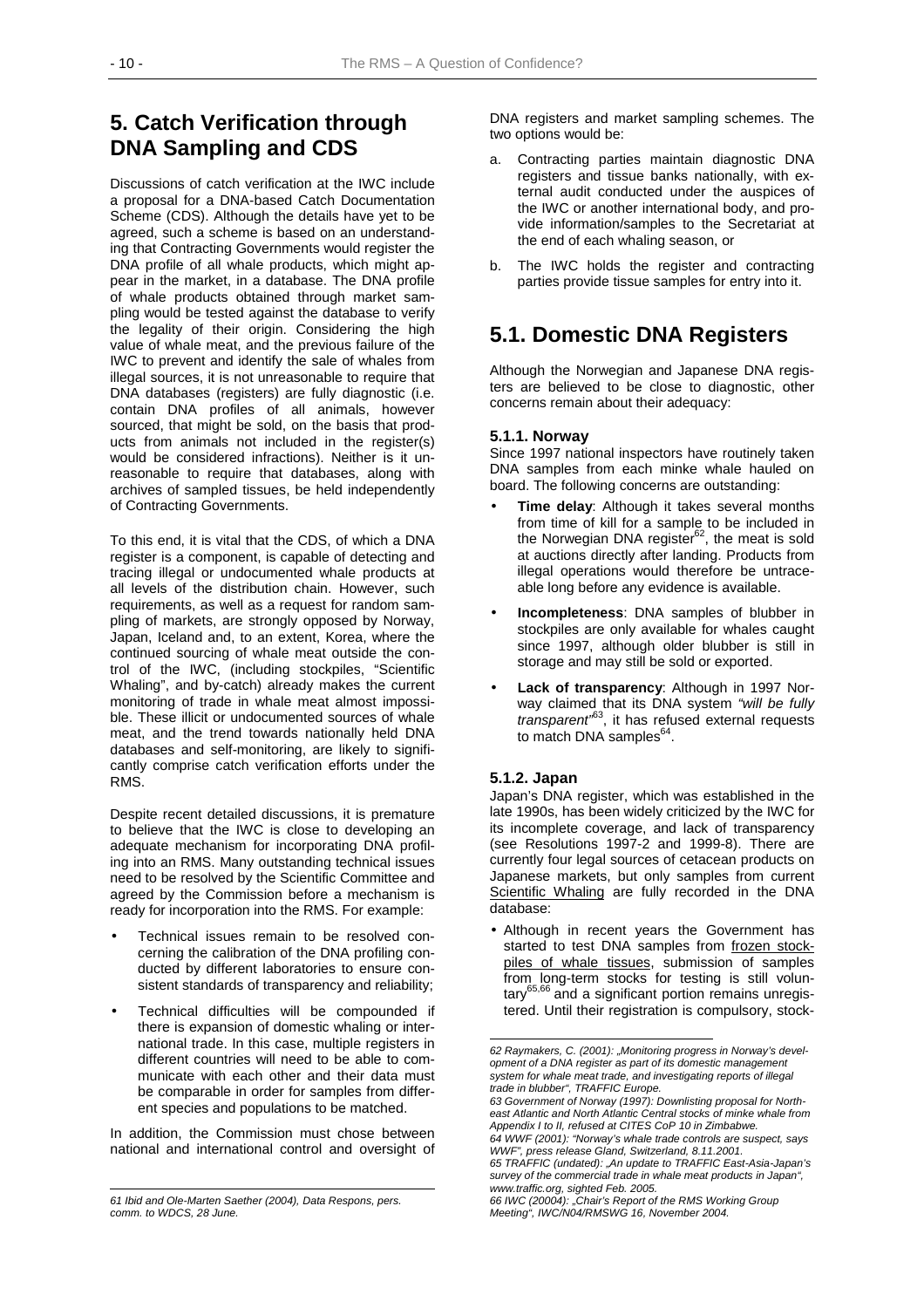piles will remain a potential source of whale meat to the domestic or international markets.

• The registration of DNA samples from bycaught whales was mandated in July 2001. However, any stored products from specimens by-caught before 2001 remain unregistered.

Products from small-type coastal whaling (e.g. Baird's beaked whale) and drive and harpoon fisheries on small cetaceans do not have to be included in the DNA register. However, mixing and substitution of these species for baleen whales is widespread<sup>o'</sup>.

## **5.2. Sale of Bycatch and Stockpiles**

Recognizing that stockpiles and bycatch represent unregulated sources of whale meat, the IWC has repeatedly urged member states to provide information on sources of whale meat on their domestic markets (e.g. Resolutions 1994-7, 1995-6, 1996-3, 1997-2 and 1999-8).

Japan maintains frozen stockpiles from past legal whaling, imports and bycatch, which are only partially covered by its DNA register (see 5.1.2). Detailed composition of the stockpiles is unknown, but they are believed to contain products from sei, fin, sperm and Bryde's whales, which, if they entered the market, could cover any illegal product of the same species and geographic origin<sup>66</sup>

Products from by-caught whales (e.g. minke, humpback whales and orcas) regularly enter the commercial market in Iceland. The reporting of by-catch in logbooks of fisheries has been mandatory in Iceland for several years<sup>69</sup>. However, neither official statistics on bycatch nor a domestic DNA register are believed to exist<sup>70</sup>. It is, therefore, almost impossible to prove the legal origin of whale products on Iceland's market.

South Korea banned commercial whaling in 1986 but appears to still have a strong market for whale meat, with annual consumption estimated at 150 tons (80% is consumed in Ulsan)<sup>71</sup>. Driven by prices of up to \$35,000 for a single whale<sup>72</sup>, the market (for minke, humpback, Baird's beaked whales and small cetaceans) is supplied by both illegal hunting and by-catch (which has reached levels approaching those of Korea's commercial whaling prior to the Moratorium<sup>73</sup>). Some products from the 69 minke whales killed under Special Permit in 1986 may also

 $\overline{a}$ 

still exist. Although the Government requires a physical description of all by-caught whales, no DNA register is believed to exist<sup>74</sup> and Korea rejects "*any level of outside oversight of registers*" and even samples being checked against the national registers<sup>75</sup>. DNA-based analyses of the Korean market in 1994/1995 found products from non-native species, such as southern minke whale and a pygmy form of Bryde's whale, which are unlikely to have originated from incidental catches in local Korean waters<sup>76</sup>

## **5.3. Sale of Protected Whale Species**

#### **5.3.1. Japan**

l

Over the past decade, independent scientists analyzing Japan's retail market have found tissues from nine species or subspecies of baleen whales (humpback, blue, fin, sei, Bryde's and pygmy Bryde's whales, northern and southern minke whales) as well as sperm whales $^{77,78}$ . In 1994/1995 southern minke whales were the only species legally hunted by Japan, but accounted for only half of the products examined<sup>79</sup>. Although theoretically frozen whale products can be stored for more than 10 years, even meat stored under ideal conditions undergoes irreversible changes when stored for a prolonged period $^{80}$ . The current availability of species protected for decades may indicate illegal activities or unreported bycatch. For example:

- In 1998 and 1999, meat from at least five different **sei whales** (three from the southern and two from the northern hemisphere) was found in Japanese markets $^{81,82}$ . At this time, the last catch of a sei whale in the southern hemisphere recorded by the IWC occurred in 1979, and the most recent import of northern sei whales from Iceland was in 1991<sup>83</sup>.
- Surveys in 1995 and 1999 identified products from **humpback whales**84,85, which have been protected since 1966. No bycatch was recorded

*<sup>67</sup> Cipriano, F., & Palumbi, S. R. (1999): "Rapid genotyping techniques for identification of species and stock identity in fresh, frozen, cooked and canned whale products". Report to the IWC, SC/51/E13. Cambridge, UK.* 

*<sup>68</sup> Mills, J. et al. (1997): "Whale meat trade in East Asia : A review of the markets in 1997", TRAFFIC International, Cambridge. 69 Ólafsdóttir, in NAMMCO (2001): "Annual Report 2001", Norway. 70 Altherr, S. (2003): "Iceland's Whaling Comeback ", Pro Wildlife, WDCS, The Humane Society of the United States (eds.). 71 Kim Hak-Chan (2005): "Whale meat still a delicacy in Korea", article dated 4th February, Chosun.* 

*<sup>72</sup> Mills, J. et al. (1997): "Whale meat trade in East Asia : A review of the markets in 1997", TRAFFIC International, Cambridge. 73 Baker, C.S. et al. (2000): "Predicted decline of protected whales based on molecular genetic monitoring of Japanese and Korean markets", Proc.ER.Soc.Lond. B 267, 1191-1199.* 

*<sup>74</sup> Kang, S. & Phipps, M. (2000): "A survey of whale meat markets along South Korea's coast", TRAFFIC East Asia.* 

*<sup>75</sup> Government of Korea (2004): Response to the questionnaire related to the `call for comments/positions on key issues in relation to the Chair's proposals for a way forward to the RMS´. IWC/N04/RMSWG4.* 

*<sup>76</sup> Kang, S. & Phipps, M. (2000): "A survey of whale meat markets along South Korea's coast", TRAFFIC East Asia.* 

*<sup>77</sup> Baker, C.S. et al. (2000): "Predicted decline of protected whales based on molecular genetic monitoring of Japanese and Korean markets", Proc.ER.Soc.Lond. B 267, 1191-1199.* 

*<sup>78</sup> Lento, G.M. et al. (1997): "Molecular genetic identification of whale and dolphin products for sale in Japan and Korea, 1995-97.", SC/49/O21.* 

*<sup>79</sup> Baker, C.S. et al. (1996): "Whale and Dolphin Products For Sale in Japan and Korea, 1993-95", SC/48/O38.* 

*<sup>80</sup> Ishihara, A. & Yoshii, J. (2000): "A survey of the commercial trade in whale meat products in Japan", TRAFFIC East Asia. 81 Lento, G.M. et al. (1998): "Species and individual identification of whale and dolphin products for sale in Japan by mtDNA sequences and nuclear microsatellite profiles", SC/50/O8. 82 Baker, C.S. (1999): "Molecular genetic identification of whale and dolphin products for sale in Japan, 1998-99", SC/51/O15.* 

*<sup>83</sup> Funahashi, N. (1998): "Whale for sale – Illegal trade in whale meat and products in Japan and South Korea", IFAW, USA. 84 Baker, C.S. et al. (1996): "Whale and Dolphin Products For Sale* 

*in Japan and Korea, 1993-95", SC/48/O38. 85 Cipriano, F. & Palumbi, S. (1999): "Rapid genotyping techniques* 

*for identification of species and stock identity in fresh, frozen, cooked and canned whale products", SC/51/O9.*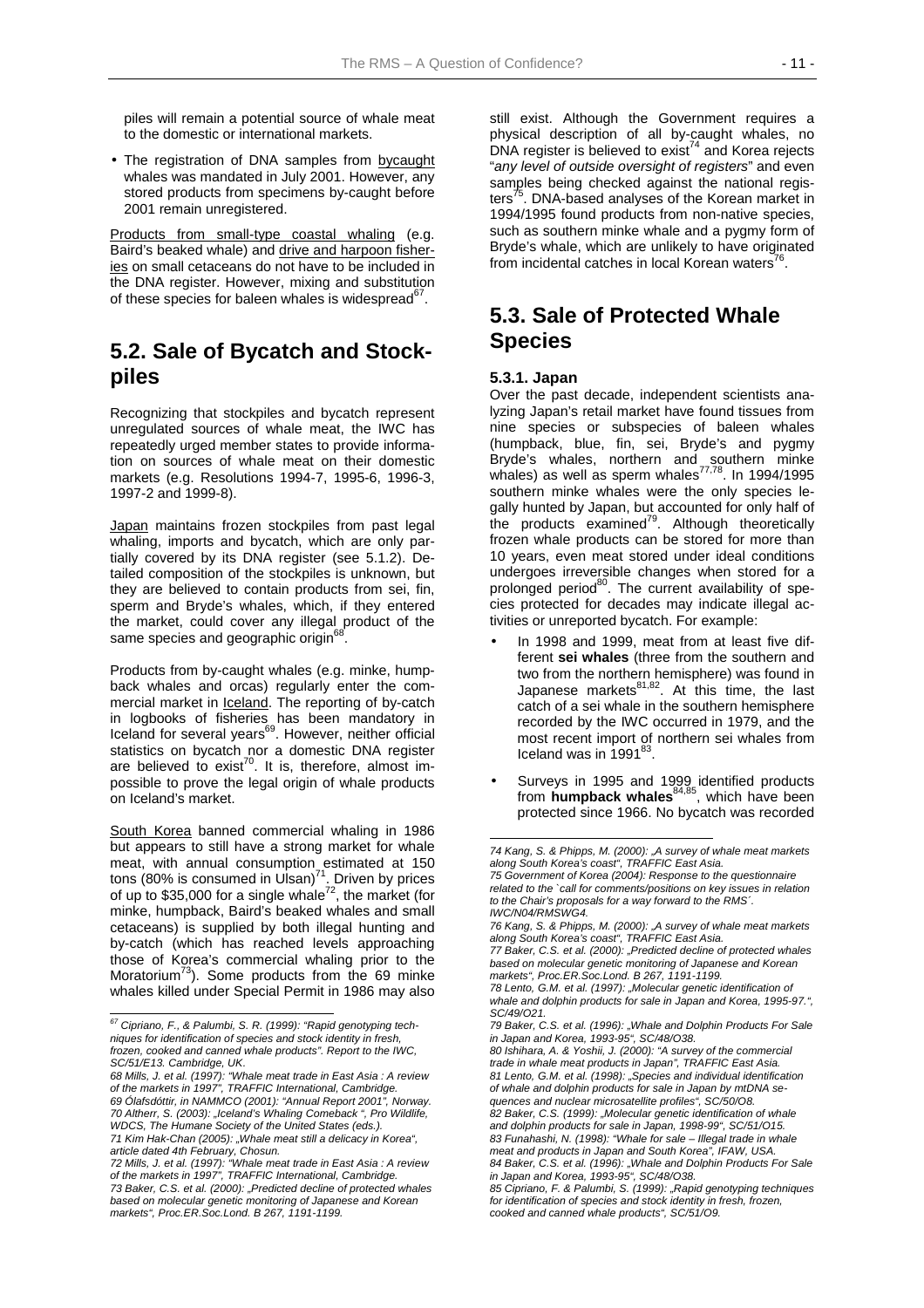in the area and, if the meat had originated from stockpiles, it would be over 30 years old.

- Products from at least 22 **fin whales** were identified during surveys in 1993, 1995, 1997 and 1998/99. The legal source could not be identified<sup>86,87,88,89</sup>.
- **Gray whale** products found in Japan in 2000, were believed to originate from the western North Pacific population, one of the rarest whales in the world, with only about 100 individuals remaining<sup>90</sup>
- The high proportion of products originating from the protected **"J" stock of minke whales**  $(33.7<sup>91</sup>-42\%/^{92})$  raises doubts that all specimens originated from reported bycatch. This stock mixes with the Okhotsk Sea stock at certain times of the year and is taken in Japan's whaling operation in the Pacific.

#### **5.3.2. Other countries**

 $\overline{a}$ 

In Korea, DNA analyses of the market place in 1995 identified products from two southern minke whales, which presumably originated from Japanese "Scientific Whaling" and were illegal exported to Korea. Additionally, according to DNA analyses in 1997/1999 $^{93}$  and 2001/2002<sup>94</sup>, over 90% of minke whale meat tested in Korea was classified as originating from "J" stock. This endangered stock was designated as a Protection Stock by the IWC in 1984. However, it is the main victim of bycatch in Korean waters with reported numbers ranging from 50 to 160 annually since 1996. Experts warn that even if current by-catch rates of minke whales in Korea were reduced by 50%, this stock would still continue to decline<sup>9</sup>

Hong Kong prohibits the sale of whale meat but a 1997 survey found whale meat available in Japanese restaurants in Hong Kong. Although whale meat was never openly offered on the menu, seven out of 27 restaurants surveyed confirmed that they sold it. Japan was noted as the source of these whale products<sup>96</sup>.

## **5.4. Current RMS Discussions**

History illustrates the folly of relying on the whaling nations themselves to monitor the movement of whale meat from the ship to the market place, or to ensure the legal origin of whale products in the market.

However, the draft RMS does not guarantee international control of the Catch Documentation Scheme. It provides an option for Parties to create entirely national Catch Documentation Schemes, or to opt for a scheme operated by the IWC, which contains minimal, and non-binding, provisions. For example, it provides no terms of reference for a Catch Documentation Scheme, but gives discretion to the Secretariat to develop the details in the absence of any guidance or instructions. By contrast, the IATTC, ICCAT, CCSBT and CCAMLR agree on minimum provisions for Catch Documentation Schemes (e.g. the information requested from fishing vessels, forms to track catches, details on the control at the point of import or export) and only leave more minor details to the discretion of individual Contracting Governments or the Secretariat.

The RMS draft does not even require Contracting Governments to report to the Commission or to exchange information with the Secretariat on the functioning of the CDS in place.

Most importantly, the draft RMS does not systematically require validation of catch documentation at the time of import/export/re-export and fails to ensure traceability of all catches. As a result, the CDS requirements in the draft RMS will not allow detection of catches from Illegal, Unregulated and Unreported (IUU) whaling or from non-IWC countries.

#### **Japan's DNA Monitoring for Tuna**

Despite its aversion to the use of DNA monitoring in catch verification for whales, Japan has recently begun to use DNA to track the origin of tuna. This is in response to illegal imports of tuna caught in restricted areas and falsely reported to have originated elsewhere.

The Fisheries Agency will collect DNA samples from Indian, Pacific and Atlantic Ocean tuna and use DNA profiles to verify the origin of fish landed at Japanese ports. Importers are required to obtain certificates of compliance with RFMOs that document the location and date of its catch and the ship used. It also plans to assign surveillance officers to about 50 Japanese-registered tuna carriers.

*Atuna. February 2, 2005* 

*<sup>86</sup> Phipps, M. et al. (1998): "A preliminary report on DNS sequence analysis of whale meat and whale meat products collected in Japan", TRAFFIC Bulletin 17(2): 91-94* 

*<sup>87</sup> Lavery, S. et al. (2002): "Census of North Pacific minke whales on the Japanese and Korean markets by DNA profiling: implications for plausibility of Implementation Simulation Trials", SC/54/RMP8.* 

*<sup>88</sup> Baker, C. et al. (1999): "Molecular genetic identification of whale and dolphin products for sale in Japan, 1998-99." SC/51/O15. 89 Lento, G.M. et al. (1997): "Molecular genetic identification of whale and dolphin products for sale in Japan and Korea, 1995-97.", SC/49/O21.* 

<sup>90</sup> Greenpeace (2001): "What's wrong with whaling?", Briefing. *91 Dalebout, M. et al. (2002): "How many protected minke whales are sold in Japan and Korea? A census by microsatellite DNA profiling", Animal Conservation 5, 143-152.* 

*<sup>92</sup> Lavery, S. et al. (2002): "Market surveys of whales, dolphins and porpoises in Japan and Korea, 2001-2002", SC/54/BC. 93 Dalebout, M. et al. (2002): "How many protected minke whales are sold in Japan and Korea? A census by microsatellite DNA profiling", Animal Conservation 5, 143-152.* 

*<sup>94</sup> Lavery, S. et al. (2002): "Market surveys of whales, dolphins and porpoises in Japan and Korea, 2001-2002", SC/54/BC. 95 Baker, C. et al. (2000), Royal Society of London, Series B. 267:1191-1199.* 

*<sup>96</sup> Mills, J. et al. (1997): "Whale meat trade in East Asia : A review of the markets in 1997", TRAFFIC International, Cambridge.*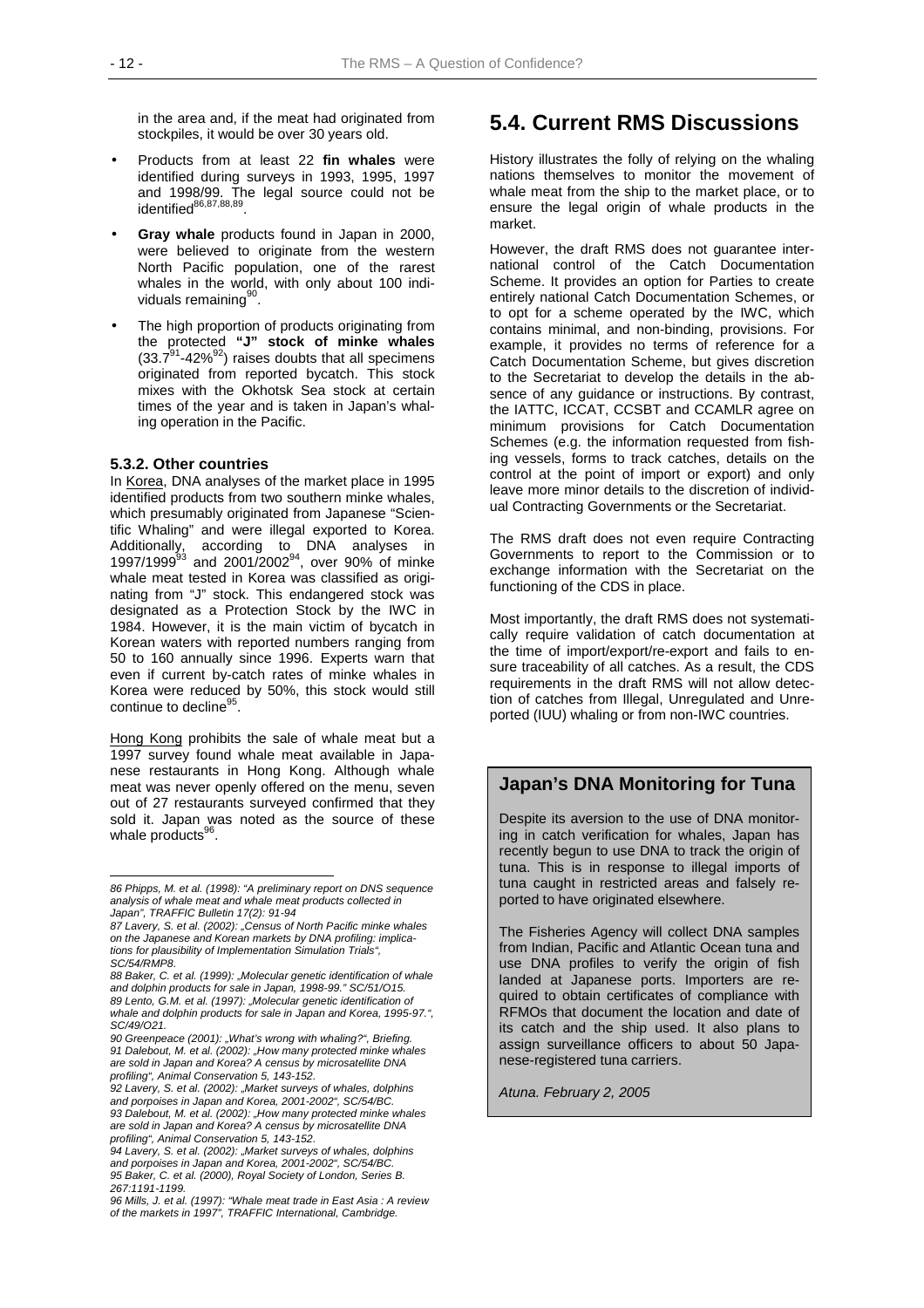## **6. Compliance: The IWC – A Toothless Tiger?**

As the previous sections illustrate, in the absence of independent monitoring and supervision of whaling operations, violations (e.g., killing protected species; killing in closed areas; killing in closed seasons; misreporting biological data and numbers taken) are easy to commit and apparently common. The IWC appears to have failed to learn the lessons of its long history of poor regulation of whaling and overexploitation of whales, and seems likely to continue to delegate responsibility for ensuring compliance to Contracting Governments.

Unlike some other multilateral environmental agreements (such as ICCAT; NAFO; WCPFC), the IWC has no mechanism for the Commission to penalise non-compliance with either its substantive (e.g. quotas) or procedural (e.g. reporting) provisions. When concerned about a potential violation, the IWC through its Infractions Sub-Committee asks the relevant Contracting Government to investigate but, if not satisfied with the response, can at most only adopt a resolution calling for more action. The Infractions Sub-committee has discussed 24 cases of reported illegal whaling, and six of illegal trade since 1990. On average the discussions lasted 1.5 years before being dropped, despite no resolution of the case being reported

Interestingly, like the ICRW, the CITES Convention does not explicitly provide for sanctions against individual countries that fail to implement its provisions fully, and its resolutions are not binding. However, in distinct contrast to the IWC, the Parties to CITES have interpreted the treaty as authorizing the implementation of sanctions, including a total prohibition of trade in CITES listed species. They also treat resolutions, including the administrative, investigative and compliance processes that they establish, as binding.

The following examples $97$  illustrate the impotence of the IWC in the face of overt defiance of its whaling regulations:

- In 1982, evidence was submitted to the IWC that a Chilean whaler had caught up to 200 sei whales annually (violation of Schedule §10); used factory ships in the area (§8c); operated over 9-10 months annually (§2c) and wastefully processed whales (§20b). Chile denied the evidence and refuted the charges. It conducted internal investigations but still exported over 1,100 tons of whale meat to Japan.
- The pirate whaling ship *Sierra*, active from 1968 to 1979, was owned by Norwegian businessmen, managed and crewed by South Africans and sold its catches exclusively to a Japanese company. Despite evidence that *Sierra* hunted thousands of large whales illegally, no steps were taken by any of the three Governments to prosecute the violations.

l

In the late 1970s, one third of fin whales killed by Spain were below minimum size, in violation of Schedule §15b, but exported to Japan. Similarly, between 1977 and 1983, a total of 171 (11.7%) fin whales and 71 (11.9%) sei whales hunted by Iceland were undersized. Nevertheless, the products were processed together with legally hunted whales and exported to Japan.

Some Contracting Governments persistently ignore requirements in the Schedule, and requests in resolutions, to provide welfare data from whaling operations, or information on incidental catches. For example, Japan ignores repeated requests to provide data on maximum times to death and numbers struck and lost in its JARPA hunt; data on Time to Death, Instantaneous Death Rate and Struck and Lost Rates for sperm whales; methods used to kill bycaught whales; and the use of the electric lance and cold harpoon. It has requested that welfare issues be deleted from the IWC's agenda in 2005 $^{98}$ .

Despite being confronted with systematic defiance of its resolutions and infractions review process for decades, the IWC appears likely to replace the Infractions Sub-Committee with an equally toothless Compliance Review Committee (CRC). By continuing to delegate enforcement to Contracting Governments, the RMS will be no more likely to ensure the proper investigation and punishment of infractions than any previous IWC mechanism.

The SDG draft gives the CRC no terms of reference but expects it to:

- (i) review infractions reports submitted by Contracting Governments (there is no binding obligation on them to submit these reports to the CRC);
- (ii) deliver its findings to the Commission as to whether the alleged infractions are violations of the Schedule (without any guidance on what constitutes an infraction);
- (iii) unilaterally develop a list of "serious infractions" (when the composition and the decision-making procedures of the CRC remain unknown)
- (iv) make recommendations on how to ensure compliance (which the Commission has no obligation to follow); and
- (v) review actions taken by Contracting Governments (who are not in the text of the draft RMS obligated to follow up on infractions reports or prosecute violators).

*<sup>97</sup> Carter, N. & Thornton, A. (1985): "Pirate whaling 1985", Environmental Investigation Agency (ed.), London.* 

 $\overline{a}$ *98 Provisional annotated agenda IWC 57/2*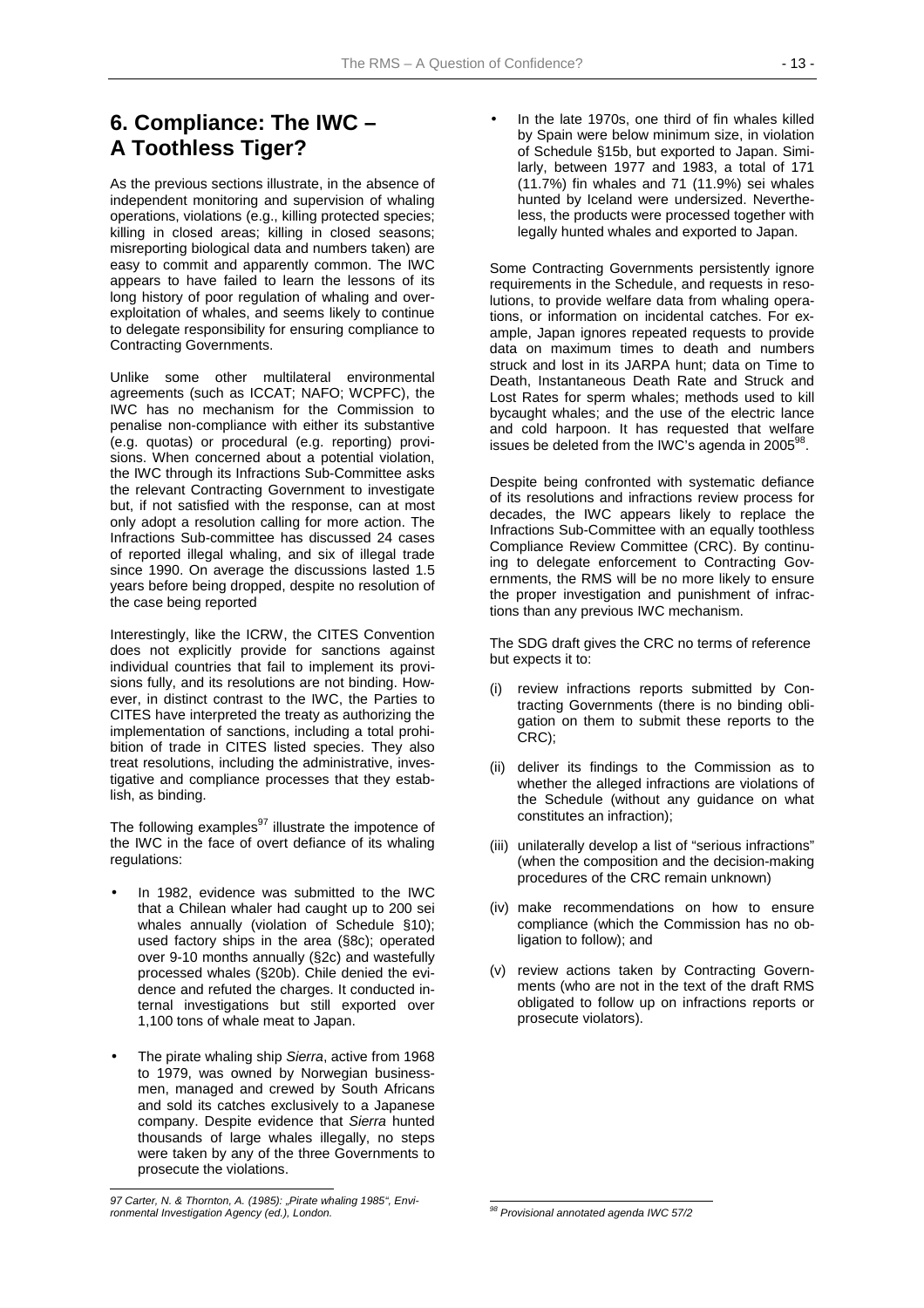## **7. Reservations and Objections: an Abuse of Rights?**

The ICRW is silent as to whether Reservations can be taken to the Convention (which includes the Schedule) at the time of ratification. Article 2 of the Vienna Convention on the Law of Treaties defines a Reservation as a "*unilateral statement, however phrased or named, made by a State, when signing, ratifying, accepting, approving or acceding to a treaty, whereby it purports to exclude or to modify the legal effect of certain provisions of the treaty in their application to that State*". Prior to 2002, Reservations had been only taken by new parties when joining the IWC and these Reservations were not directed at conservation measures adopted into the Schedule<sup>99</sup>. However, in October 2002, Iceland rejoined the IWC with a substantive Reservation – to Schedule §10(e), exempting it from the Moratorium (see section 7.2). This created a precedent that allows Governments to circumvent the Objection procedures outlined in the Convention, by leaving and rejoining as a new member with a Reservation.

Unlike with Reservations, the ICRW does outline a procedure for taking Objections to Schedule amendments. The Convention permits the Commission to amend the provisions of the Schedule for the purposes of adopting conservation regulations such as protecting species, closing areas to whaling, setting catch limits, establishing sanctuaries, and determining types of gear. Article V permits parties to opt-out of a Schedule amendment if they object within a certain time frame. If they do not object, then the Schedule amendment becomes binding upon all Governments after 90 days.

Japan, Norway and Iceland have persistently opted out of conservation measures adopted by the IWC. Through a combination of Reservations and Objections, these and other whaling nations have undermined almost every conservation measure established by the IWC.

## **7.1. Objections**

The most important and comprehensive conservation measure taken by the IWC to date is the commercial whaling Moratorium. Several countries - Japan, Norway, Peru, and the former Soviet Union objected to the Moratorium in 1982. Japan and Peru withdrew their Objections and the former Soviet Union maintains but has never made use of its Objection. However, Norway, acting upon its Objection, resumed commercial whaling in 1993.

Other important conservation measures by the IWC include the creation of the Southern and Indian Ocean Sanctuaries. Not surprisingly, Japan lodged an Objection to the Southern Ocean Sanctuary in 1994 with respect to the Antarctic minke whale and each year kills an average of 440 minke whales in this Sanctuary under the guise of science. The former Soviet Union also lodged an Objection, but later withdrew it. Japan is currently the only country with an Objection to the Sanctuary; for all other Contracting Governments commercial whaling in sanctuary waters is prohibited. If the Moratorium is lifted, Japan will be able to kill minke whales legally in the Southern Ocean Sanctuary under its Objection.

Chapter III, §6 of the Schedule prohibits the use of the cold (non-exploding) harpoon. Brazil, Iceland, Japan, Norway and the former Soviet Union objected to the ban with respect to minke whales. Brazil and Norway withdrew their Objections and Iceland left the Commission in 1992, but the ban remains non-binding upon Japan and the Russian Federation. Japan still permits the use of the cold harpoon as a secondary killing method in its scientific hunts<sup>100</sup>, but does not provide data to the IWC about the extent or effect of its use.

Some species and populations are designated as Protection Stocks and may not be hunted. However, Norway has an Objection to the classification of the Northeastern Atlantic stock of minke whales as a Protection Stock. Iceland objected to the Protection Stock status of blue whales in the North Atlantic and Arctic and caught at least 49 blue whales in the five years following their designation<sup>11</sup>

## **Objections in the Past**

In the 1960s, the IWC took several steps to protect blue and humpback whales in Antarctic waters, including a reduction of the open seasons for blue and humpback whales (1960), the temporary closure of humpback whaling in Area IV (1960) and later a ban on killing blue whales in Antarctic waters (1964). However, all Antarctic pelagic whaling nations (Japan, Norway, UK and the former Soviet Union) lodged Objections against these measures. As a result, the long overdue protection of collapsed populations of blue and humpback whales was held up for several years.

## **7.2. Iceland – a Case Study**

In 1982, Iceland opposed the adoption of the Moratorium on commercial whaling but did not take a formal Objection, unlike other countries (see 7.1). Instead, Iceland chose to conduct Scientific Whaling in the years following the Moratorium's entry into force, under Article VIII of the ICRW. Iceland's taking of whales under the scientific exemption drew widespread international criticism, particularly in light of the country's sale of whale meat to Japan. In the face of growing international pressure, Iceland stopped its Scientific Whaling in 1989, and formally withdrew from the Convention in 1992. $10$ 

l *99 Beveridge & Diamond Law Firm (2002): A Legal Analysis of Iceland's Attempted Reservation to the ICRW* 

<sup>100</sup> *For example, Permit No.15-SUIKAN-2348, 29 Oct.2003 101 Carter, N. & Thornton, A. (1985): "Pirate whaling 1985", Environmental Investigation Agency (ed.), London.* 

*<sup>102</sup> See Status of ICRW (U.S. Department of State, January 24, 2002) (stating that by note of December 27, 1991, the Embassy of Iceland gave notice to Iceland's withdrawal from the Convention effective June 30, 1992).*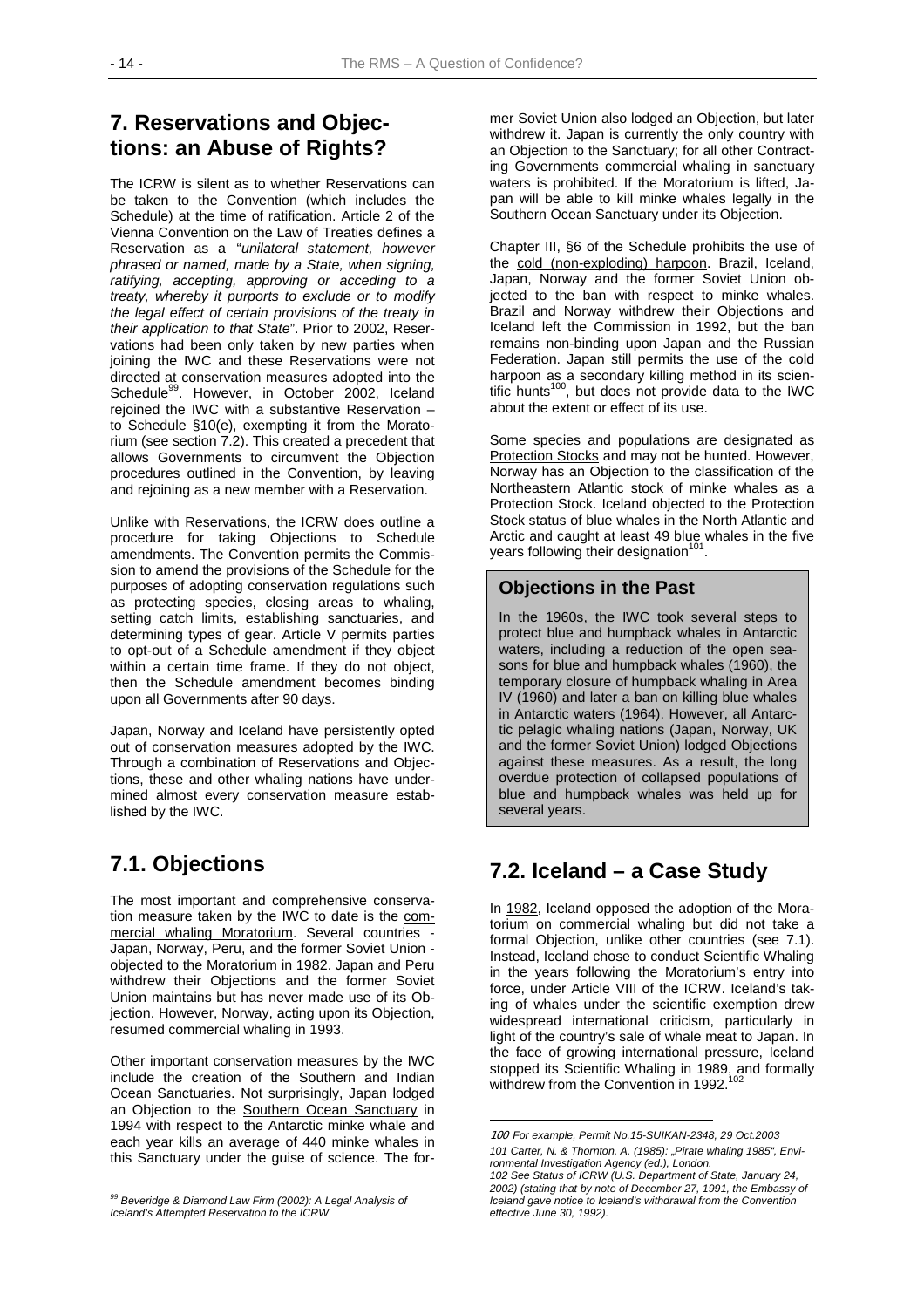In 2001, Iceland decided to rejoin the IWC, but did not want to be bound by the Moratorium. In June 2001, Iceland deposited an instrument of adherence and a Reservation that stated in part, "*Iceland adheres to the aforesaid Convention and Protocol with a reservation to §10(e) of the Schedule attached to the Convention*." At the 53rd Annual Meeting in London, the IWC by a majority vote:

- decided that the Commission has the competence to determine the legal status of Iceland's Reservation;
- ii) decided not to accept Iceland's Reservation against §10(e) of the Schedule; and,
- iii) invited Iceland to assist as an observer.

Significantly however, at IWC53 Iceland was treated as an IWC member and allowed to vote up until the vote was taken on inviting Iceland to assist as an observer. The inclusion of a Reservation arguably at odds with the object and purpose of the Whaling Convention appears to have had little impact on the decision by the Secretariat to regard Iceland as a full party with voting rights in the first instance.

On May 10, 2002, Iceland again submitted an instrument of adherence with the same Reservation in advance of the 54th Annual Meeting of the IWC in Shimonoseki, Japan in May 2002. At this meeting, the Chair noted that since the new instrument of adherence contained the same Reservation as the previous year, Iceland's status would be governed by the decisions taken at the 53rd Meeting. A challenge to his ruling was unsuccessful and Iceland continued to be treated as an observer and was not allowed to vote. Iceland deposited a third instrument of adherence and Reservation on October 10, 2002, in advance of the 5th Special Meeting of the IWC in October 2002. This third instrument of adherence and Reservation was essentially the same as the previous year's; except for a statement that it would not act upon its Reservation until 2006. At the Special Meeting, the Chair determined that Iceland had submitted a new and different instrument of adherence. In this context, the Chair ruled that Iceland would, in the first instance, be allowed to vote as a Contracting Government. After a series of confusing votes and procedural errors, Iceland finally rejoined the IWC with a Reservation to the Moratorium.

## **7.3. Current RMS Discussion on Reservations & Objections**

One of the most contentious discussions relating to the RMS is the timing of its adoption and the lifting of the Moratorium. While the whaling nations want the two events to occur simultaneously, several Contracting Parties have expressed concerns that in this situation, the whaling nations could object to one or more provisions of the RMS, and thus whale legally, but outside the control of the RMS. Four ways have been suggested to address this risk:

1) The Chair of the RMS Working Group suggested adding a "sunset clause" to §10(e) (the Moratorium) such that it becomes invalid on a specific day, provided that no Objections to the RMS provisions have been received. This suggestion fails on two counts, however:

- If a Contracting Government ignores this and takes an Objection to the RMS, the RMS will still remain in the Schedule along with the Objections lodged against it. If the Commission ever secures the votes to lift the Moratorium in the future, the RMS will not be binding on those objecting Contracting Governments.
- This provision does not prevent a Contracting Government from leaving the IWC and rejoining with a Reservation to the RMS (as Iceland did in 2002). Nor does it prevent a new Government joining with a Reservation to the RMS.

The SDG developed three additional approaches to remove §10(e) while trying to ensure the RMS is binding, but acknowledged that there are inadequacies with each approach because of the enduring right to object and take Reservations:

- 2) Remove §10(e) simultaneously with the adoption of the RMS and add a footnote to the Table of Catches that states, "*Catches may be taken only by operations under the jurisdiction of Contracting Governments that do not have objections or reservations to the provisions collectively known as the RMS*".
- 3) Lift the Moratorium in two steps. First adopt the RMS, and keep 10(e) in place. Then if the 90 day period passes without Objections to the RMS, vote on replacing 10(e) with the following text: "*Notwithstanding the other provisions of §10, catch limits greater than zero shall only be established in cases where the proposed whaling will be conducted in accordance with all of the provisions collectively known as the RMS*."
- 4) Phase-out the Moratorium. The proposal appears to be to adopt the RMS and, once the 90 days have passed and no Objections have been lodged against the RMS, vote on a new paragraph, 10(f) that would replace 10(e) one species/stock at a time, or area by area.

However, each of these approaches fails to prevent a Contracting Government from taking an Objection to the footnote (scenario 1) or the second Schedule amendments (scenarios 2 and 3), or withdrawing from and rejoining the IWC with a Reservation to the RMS. In each case, the Moratorium would be lifted, but whaling nations would be able to legally conduct commercial whaling outside the RMS.

A non-binding RMS, in whole or part, clearly renders the entire RMS process meaningless and makes the lifting of the Moratorium exceedingly dangerous. Based on their previous practice, the likelihood is high that Japan, Norway or Iceland will take Objections to, or leave and rejoin the Commission with Reservations to, the whole or part of the RMS. The only way to truly prevent such abuse of the RMS is to amend the Convention to remove the right of Governments to take Objections or Reservations to any of its parts or provisions. Forbidding reservations is common practice in other fisheries agreements (CCSBT; FFA; MHLC).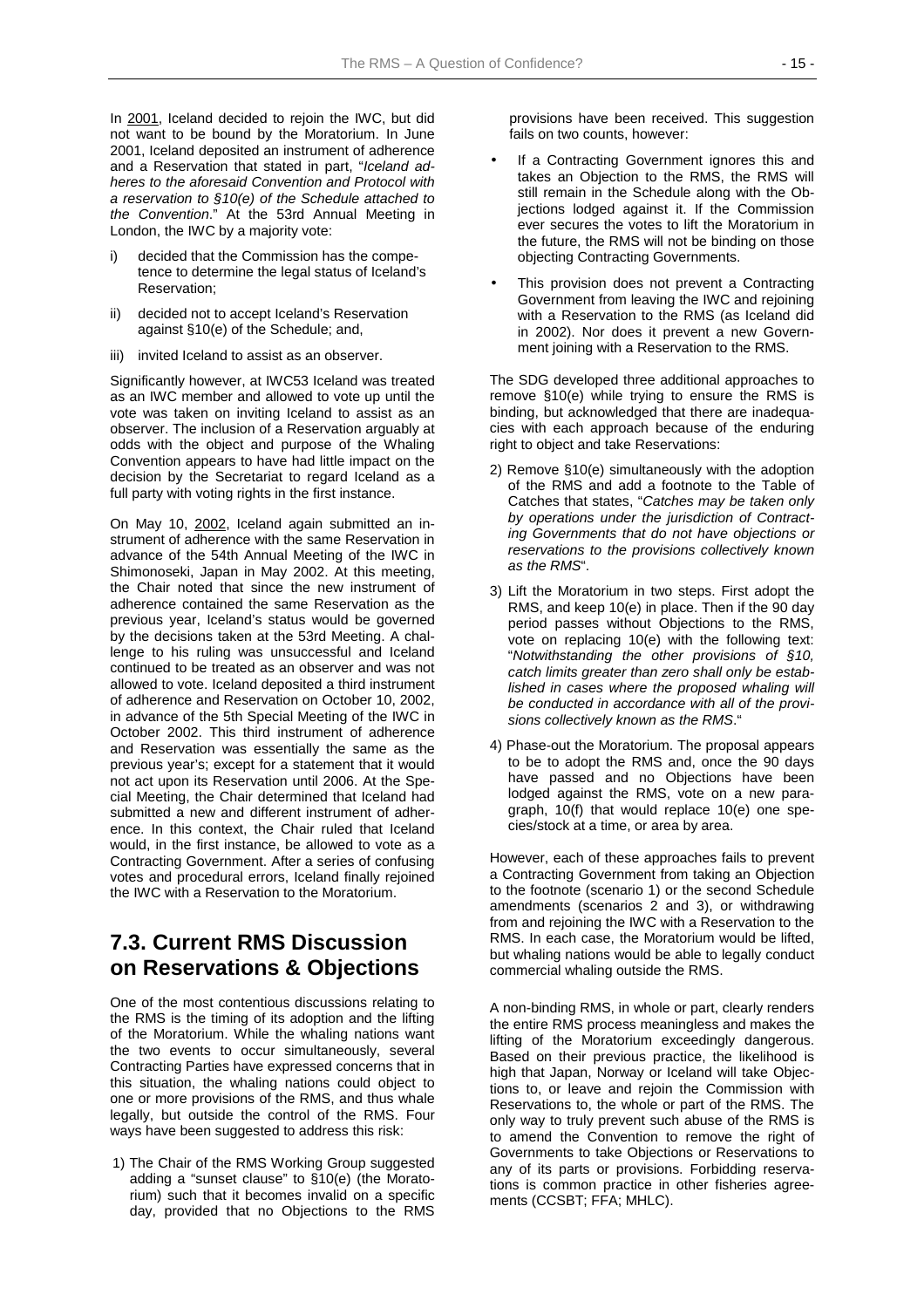## **8. Special Permits / Scientific Whaling**

Article VIII of the ICRW gives countries an unfettered right to kill, take and process whales for scientific purposes. This right supersedes all conservation measures outlined in the Schedule**,** including the Moratorium on commercial whaling.<sup>103</sup> Under this provision, only the Contracting Government issuing a permit can place limitations on where, how many, and which species can be killed.

The IWC has repeatedly expressed its opposition to the abuse of Article VIII for commercial purposes, adopting over 20 resolutions calling on Japan alone to desist. In 2003, the Commission made its most overt statement of concern, adopting Resolution IWC2003-2, which expressed "deep concern that the provision permitting Special Permit whaling enables countries to conduct whaling for commercial purposes despite the Moratorium on commercial whaling"; states that "*current and proposed Special Permit whaling operations represent an act contrary to the spirit of the Moratorium on commercial whaling and to the will of the Commission*"; and states that "*Article VIII of the Convention is not intended to be exploited in order to provide whale meat for commercial purposes and shall not be so used*". The resolution urges "any country conducting or considering the conduct of Special Permit whaling to terminate or not commence such activities and to limit scientific research to non-lethal methods only".

*Figure 1: Number of whales killed under Special Permit (data based on IWC 2005 and Greenpeace 1985): 1963: Closure of Southern hemisphere humpback whaling; 1969: Closure of Northern hemisphere humpback whaling; 1976: Closure of Southern hemisphere fin whaling;* ↓ *Moratorium on commercial whaling comes into force.*



Regardless of the views of the Commission on the use of Article VIII, and of its Scientific Committee on the merit of specific proposals, whaling under Spe-

l

cial Permit has grown exponentially since it was first used, not long after the creation of the IWC.

In the 1950s a total of 27 permits under Article VIII were issued. During the 1960s the number significantly increased, to an average of more than 100 catches per year $104$ . By the 1970s, when fin and sei whaling were prohibited in the southern hemisphere, up to 300 whales were taken annually under Special Permit (figure 1) with the USA, the former Soviet Union, South Africa, Canada, Denmark and Peru all using Article VIII for their own interests. However, it was in 1985 – one year before the Moratorium came into effect – that the number of whales killed under Special Permits dramatically increased (see figure 1). Since then the debate on Scientific Whaling has been dominated by the activities of Japan and Iceland.

## **8.1. Japan**

The commercial motivation for Japan's whale "research" programme is clear: When the Moratorium came into effect in 1986, Japan could not meet its market's annual demand of 3,000 to 4,000 tonnes of whale products from its stockpiles and trade under its Reservation to the trade ban imposed by CITES. The price of whale meat rose significantly $105$ . In 1987, Japan established the Institute of Cetacean Research, a Non Governmental Organization, heavily subsidized by the Government, that conducts scientific research on whales, and started pelagic Scientific Whaling in the 1987/1988 season.

Kyodo Hogei, the company that previously conducted commercial whaling in the Antarctic, established a holding company (Kyodo Senpaku), to which it transferred its ships, equipment and crew. Funded by a gift of US\$ 9.6 million from Kyodo Senpaku, about US\$385,000 in tax-deductible private donations, and US\$2.7 million from the Fisheries Agency, the ICR chartered Kyodo Senpaku's vessels and started Scientific Whaling in the Antarctic, Japan's usual and lucrative hunting grounds. So, while commercial whaling in the Antarctic ended in May 1987, it resumed only seven months later under the guise of "science" – the so-called JARPA (Japanese Research Programme in Antarctica)<sup>1</sup> was born.

The number of whales killed under JARPA was far smaller than Japan's hunts before the Moratorium and, in 1994, the Government commenced a five year Scientific Whaling programme for minke whales in the North Pacific, called JARPN (Japanese Research Programme in the North Pacific). When the original JARPN research permit expired, a new programme, JARPN II, was introduced in 2000, targeting sperm and Bryde's whales as well as minkes. Two years later JARPN II was expanded again to include sei whales, which are classified by the World Conservation Union (IUCN) as Endan-

*<sup>103</sup> Article VIII reads in part, "Notwithstanding anything contained in the Convention any Contracting Government may grant to any of its nationals a special permit authorizing that national to kill, take and treat whales for purposes of scientific research subject to such restrictions as to number and subject to such other conditions as the contracting Government thinks fit, and the killing, taking and treating of whales in accordance with the provisions of this Article shall be exempt from the operation of this Convention."* 

l *104 Greenpeace (1985): "Scientific whalers? The history of whaling under special permits".* 

*<sup>105</sup> Ishihara, A. & Yoshii, J. (2000): "A survey of the commercial trade in whale meat products in Japan", TRAFFIC East Asia. 106 Greenpeace (2001): "Scientific whaling – the true story".*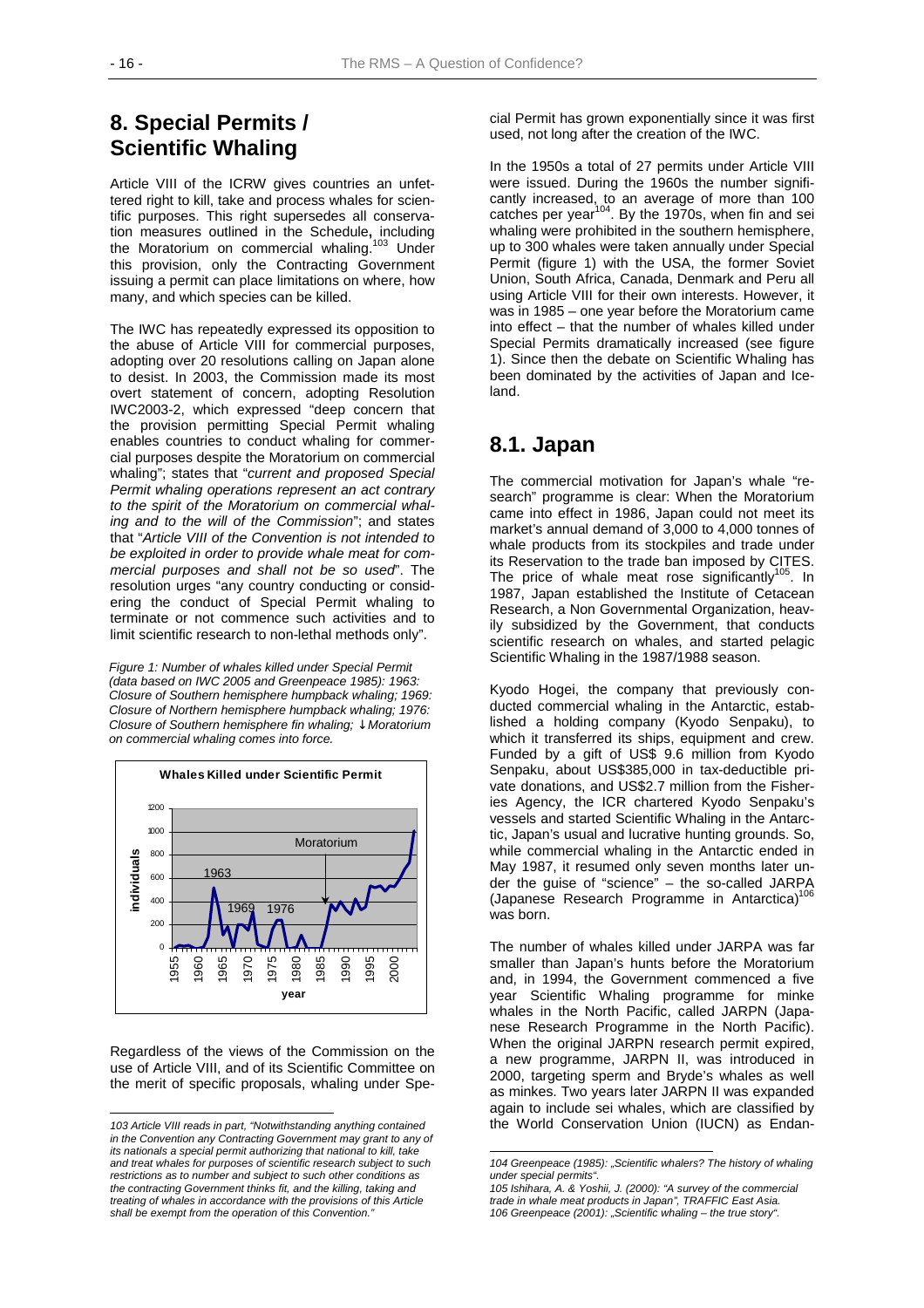gered. Under JARPN / JARPN II almost 700 minke whales, more than 150 Bryde's whales, at least 40 sei whales and 18 sperm whales have been killed to date. Altogether since the Moratorium came into effect, Japan has killed about 7,000 whales in the name of science. Despite a growing understanding of whale biology and improvements in non-lethal research techniques, the lethal scientific take is currently more than twice that of the 1960s. The JARPA permit expired recently and Japan will apparently bring a new proposal to the Scientific Committee in 2005 that doubles its minke hunt in Antarctica and expands the programme to include fin and humpback whales<sup>107</sup>.

Although the Scientific Committee has acknowledged that some results of Scientific Whaling have been useful for the management of whales, serious criticism has repeatedly been voiced that the data could have been obtained by non-lethal methods. The current research programmes have also been widely criticized for their open-ended nature and recent focus on feeding ecology; studies that aim to provide evidence to support Japan's claim that whales are out-competing humans for fish stocks and need to be culled. The premature decision to continue the JARPA programme even before the final results were analyzed by the Committee has also generated significant criticism. Although Japan has graphically illustrated its claims of voracious whales in numerous glossy pamphlets, it has never subjected its arguments to serious academic scrutiny and the normal course of peer review and publication. In contrast, several reputable scientists have published damning critiques of both Japan's meth- $\overline{\text{ods}}$  and findings $^{108,109}$  as well as opposing views about the impact of whales on fish stocks.

## **8.2. Iceland**

 $\overline{a}$ 

Officially, Iceland ceased commercial whaling in 1985, but only a few months after the Moratorium, started drawing up a four-year-programme for Scientific Whaling, which was entirely subsidized by commercial sales and export of the meat $110$ . The original version of the research programme included 40 blue and 40 humpback whales<sup>111</sup>, but these were later omitted and the permit authorized the killing of 320 Fin, 320 Minke and 160 Sei whales (in fact, 292 fin and 70 sei whales were hunted.) The IWC repeatedly criticized the scientific merit and economic motivation of the programme and adopted Resolutions 1987-1/3, 1988-2, and 1989-1 calling on Iceland to desist. Iceland left the IWC in 1992.

After Iceland rejoined the IWC in 2002 with a Reservation against the Moratorium that it plans to activate in 2006, it presented a proposal for a two-year

Scientific Whaling programme of 200 fin, 200 minke and 100 sei whales in 2003 and 2004. The proposal incited widespread criticism, including a demarche from 23 Governments<sup>112</sup>, the strongly-worded Resolution 2003-2 (see above), and a statement from 39 members of the Scientific Committee declaring that, not only was Iceland's research proposal poorly contrived and unlikely to yield relevant results, but that it was 'deficient in almost every respect'. Iceland hunted 36 minke whales in 2003 and – although two thirds of the whale meat from the previous year was still unsold when the fleet departed $113$  $-$  took another 25 in 2004 $114$ . It has, however, presented no information to the IWC on these hunts.

## **8.3. Special Permits under the RMS?**

As this and previous sections illustrate, Special Permit whaling has become the loophole that swallowed the Moratorium and all other conservation measures along with it. It is out of control in ways apparently never envisioned, or considered serious, by the drafters of the ICRW, and will remain so, because neither the Treaty, the Schedule or any resolutions can impose any controls or limits on its use.

The draft RMS recognizes that Special Permit whaling is of concern, yet has assumed that any problems can be resolved by a voluntary code of conduct that is part of the RMS package, but outside the Schedule. As this report illustrates, reliance on voluntary measures in the face of such systematic abuse is patently absurd. Even if the whaling nations accepted the most robust MCS measures in the RMS, they could still bypass the entire scheme, including precautionary catch limits, by simply selfallocating a quota under Article VIII for species or stocks on which the RMP does not set catch limits. The 'Total Catches Over Time' provisions, which would otherwise deduct scientific removals from an RMP-generated quota, would simply not apply to these other stocks or species.

The only way to stop the abuses of Scientific Whaling is to amend or remove Article VIII through binding proscriptive language in the Convention. Such an amendment, or Protocol, to the Convention would have to be ratified by all current IWC members and be a condition for all new members joining.

l

*<sup>107</sup> Darby, A. (2005): "Japan casts wider net in whale hunt. April 14, 2005 Sydney Morning Herald.* 

*<sup>108</sup> Clapham, P. et al. (2003): "Whaling as Science", BioScience 53(3), 210-212.* 

*<sup>109</sup> Clapham, P. et al. (2002): "The JARPNII program: a critique", document SC/54/O26 of the Scientific Committee of the 54th IWC meeting, Japan.* 

*<sup>110</sup> Altherr, S. (2003): "Iceland's Whaling Comeback", Pro Wildlife, WDCS, The Humane Society of the United States (eds.).* 

*<sup>111</sup> Carter, N. & Thornton, A. (1985): "Pirate Whaling 1985", EIA.* 

*<sup>112</sup> Argentina, Australia, Austria, Belgium, Brazil, Finland, France, Germany, Ireland, Italy, Kenya, Mexico, Monaco, the Netherlands, New Zealand, Peru, Portugal, San Marino, Spain, Sweden, Switzerland, UK and the US.* 

*<sup>113</sup> Lindquist, O. (2004), in litt. to Pro Wildlife, dated 16th May. 114 Icelandic Ministry of Fisheries (2004): "Iceland continues a minimal implementation of its research plan for minke whales", Declaration, dated 6/1/04.*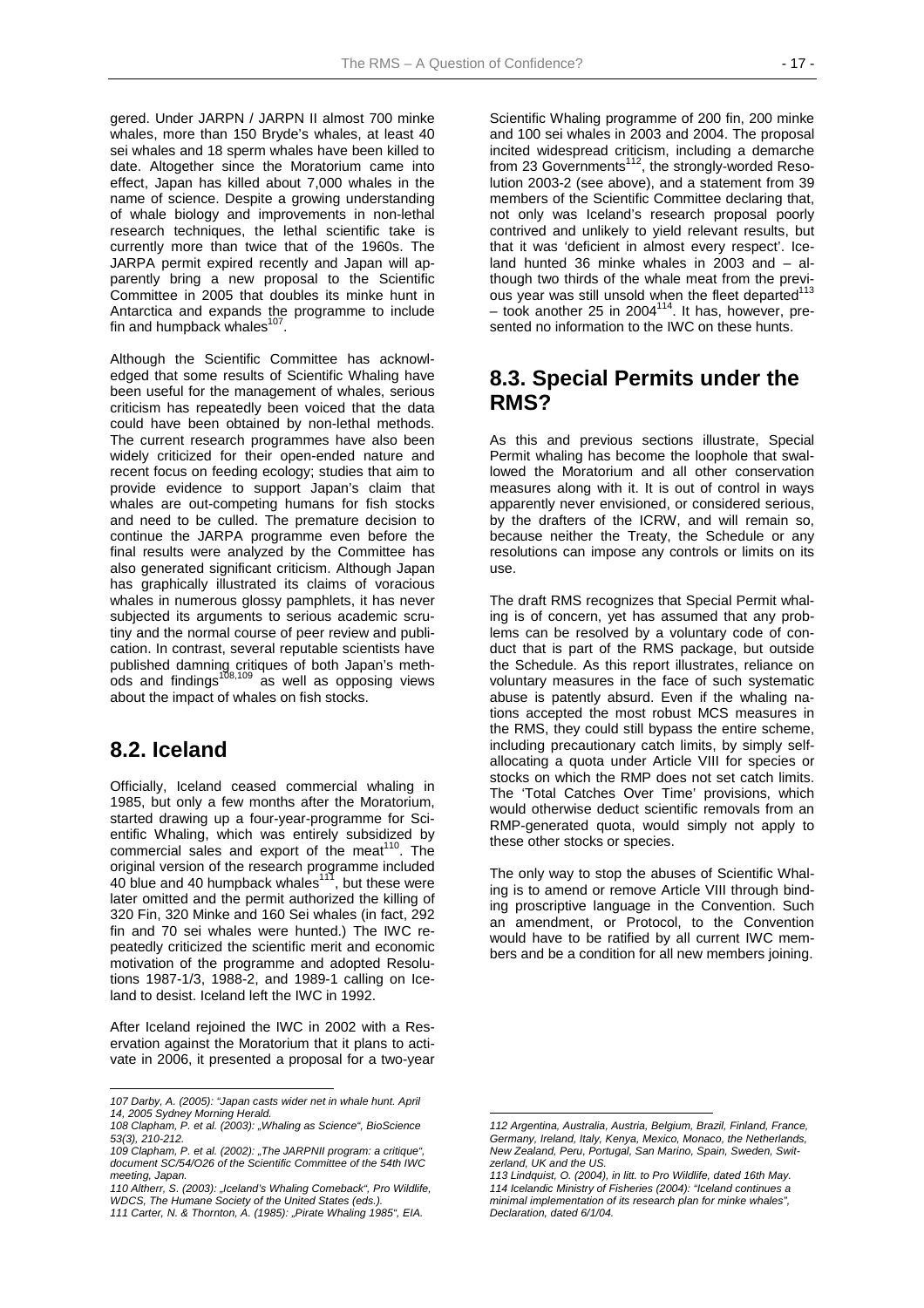## **9. Animal Welfare**

The high degree of cruelty inherent in whaling has long been recognised, but the time that a harpooned whale takes to die in commercial whaling operations can still range from a few minutes to more than an hour. Experts have concluded that "*welfare standards achieved in current whaling operations fall well short of those required in other sectors where animals are slaughtered commercially or killed for scientific research purposes, and would not be tolerated in those sectors*" 115. The following problems were most recently recognised by a resolution adopted by the IWC in 2004 $116$ :

- Data presently submitted to the Commission are of insufficient quality or completeness for it to make a fully informed assessment of the welfare implications of all whaling operations;
- The IWC's current criteria for determining the onset of death and insensibility in cetaceans are inadequate;
- The efficiency of killing methods is influenced by many factors (e.g., the amount of explosive charge in the grenade, the calibre of the rifle used, the type of ammunition, the target area of the whale, the angle of the shot, the proximity of the whale to the vessel, the accuracy of the gunner, prevailing weather conditions and sea state, and the size and species of the whale targeted;
- Complete data sets (including comprehensive data for each whale killed) are not currently provided by any Contracting Government. To address this issue Resolution 2004-3 requested to provide data on each whale killed.

#### Additionally:

 $\overline{a}$ 

- The most extensively used whale killing methods do not adequately cater for physical size and morphological differences between species hunted. For example, Japan uses the same basic killing technology to kill minke whales and sperm whales, with only a slight increase in explosive charge. However, an adult male sperm whale can weigh up to 50 tonnes, compared to an adult minke whale of five to ten tonnes. In addition, a sperm whale's brain is buried deep within its body, making a direct hit to the brain, and thus a swift kill, difficult, even at close range;
- Whales that are struck but then lost are a characteristic of all current whale killing activities. The prognosis for these animals will vary according to the extent of wounding, but at least some struck and lost whales are likely to die as a result of their wounds. It is therefore imperative that struck and lost whales are counted against catch limits;

The only measure currently used by the IWC for the consideration of the welfare of hunted whales is the time taken to kill the whale  $-$  the 'time to death'. This does not take into consideration the suffering caused by the extent of wounding, the stress of pursuit or any impact on con-specifics.

## **9.1. Welfare Issues and the IWC**

Despite the strong objection of the whaling nations, the IWC has well-established legal competence to advance the humane treatment of whales. The ICRW grants the Commission a specific mandate to consider the "*time, methods, and intensity of whaling"117 and the "type and specifications of gear and apparatus and appliances, which may be used*" 118. In addition, the Schedule to the ICRW and a number of resolutions provide a specific list of data from whaling operations to be collected and submitted to the IWC in order for it to review killing methods and make recommendations to improve the welfare of hunted whales.

Despite annual discussions within the Commission and its Whale Killing Methods and Associated Welfare Issues Working Group, progress to improve killing methods has been slow. The two most significant events in the last 20 years are the ban of the cold harpoon<sup>119</sup> and the voluntary ban on the use of the electric lance as a secondary killing method.

#### **Reports on Animal Welfare**

**Norway** reported during the 2002 hunt for minke whales in the North Atlantic that 80.7% of the whales died instantaneously. This contrasts with the figures reported by **Japan** for minke whales hunted during the 2002/2003 season in Antarctica, where only 40.2% of whales killed were recorded as dying instantaneously.

**Iceland** has not reported any welfare data from its hunt of 36 whales in 2003 and 24 whales in 2004 under special permit.

## **9.2. Welfare issues and the RMS**

The draft RMS provides three options for dealing with welfare issues (a fourth option is not to address it at all), all of which are based on voluntary reporting of data, even though the current Schedule requires the submission of some data. In addition, the draft text offers a list of minimum conditions under which whales could be killed, such as minimum weather conditions, minimum calibre for rifles, and limits on the number of whales that may be struck.

*<sup>115</sup> Kestin, S C. (1999): Current Animal Welfare Concerns Relating to Commercial and Special Permit Whaling, IWC/51/WK2 116 IWC Resolution 2004-3 on Whale Killing Issues* 

*<sup>117</sup> Article V.1. e ICRW* 

*<sup>118</sup> Article V.1.f ICRW 119 § 6, Schedule to the ICRW.*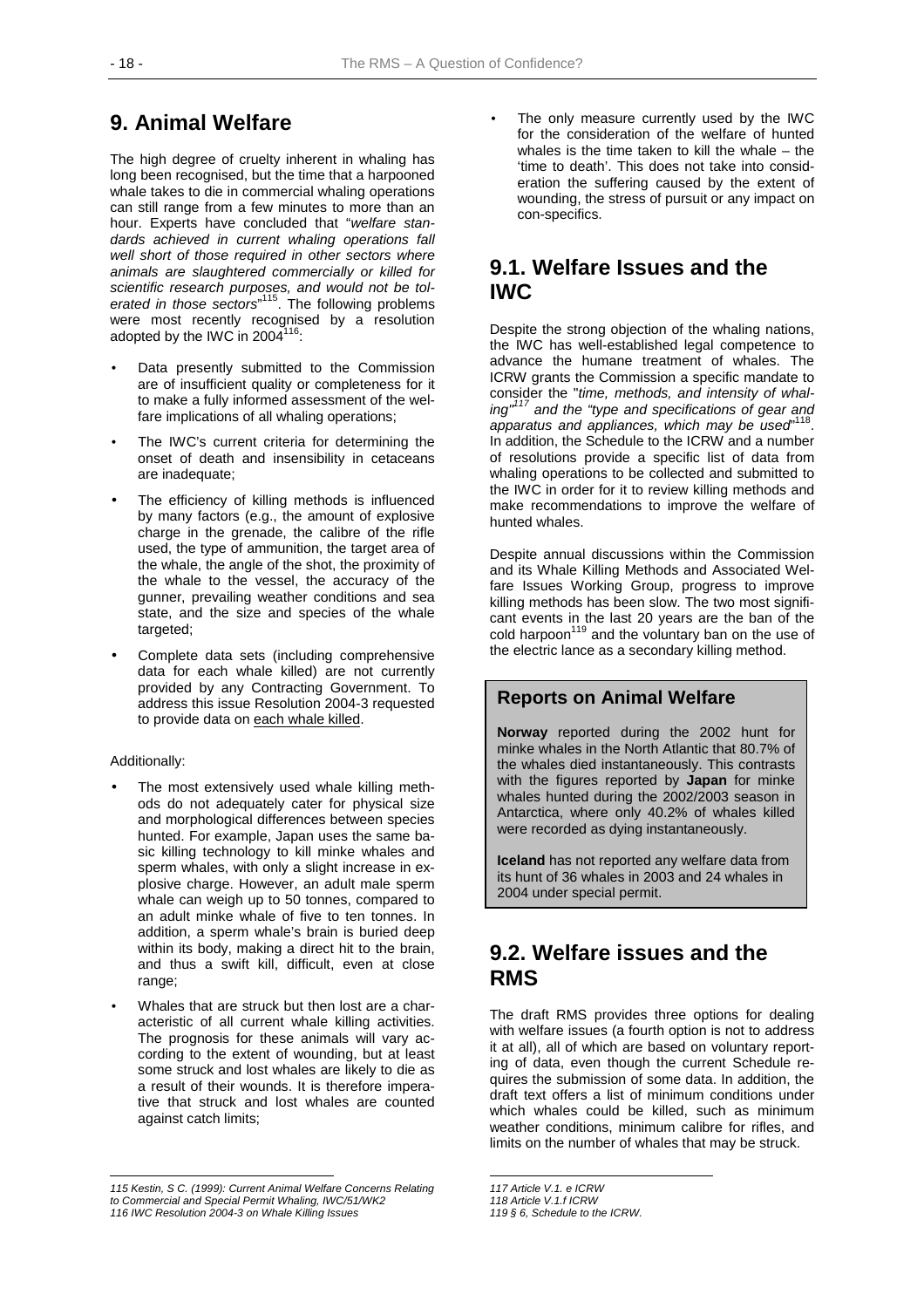More work is needed to develop the RMS draft text before the next annual meeting, but it is not anticipated that the IWC will endorse anything more to protect the welfare of hunted whales than a request for voluntary provision of data, which is unlikely to make the data currently provided any more complete or meaningful. The following concerns are not addressed under the proposed RMS:

- The IWC has yet to agree on scientifically robust criteria for determining death in cetaceans (for comparative analysis of data between hunts, and evaluating the accuracy of methods used and any improvements made);
- Collecting data merely provides opportunity for evaluation of welfare issues and is insufficient to directly address them. It is profoundly inconsistent for Contracting Governments who have strict domestic legislation regarding the welfare of animals killed for commercial or scientific purposes to agree to an RMS that does not require similar standards for the killing of whales;
- The current draft of the RMS text contains unacceptably ambiguous terms that are open to wide interpretation. For example, the SDG draft offers the following principle: *'The hunting of whales shall be undertaken so that the hunted whale does not experience unnecessary suffering and so that people and property are not exposed to danger120';*
- The Schedule language to address welfare does not have clearly quantifiable goals (such as 100% instantaneous death rate), which can be measured using scientifically approved methods;
- The draft does not prescribe independent monitoring of whale killing by International Observers or penalties for failure to meet welfare standards;
- The draft text does not require that whales that are struck and lost are counted against catch limits:

## **10. Conclusion**

This report illustrates that, historically and continuing today, wherever there has been opportunity to exploit and evade whaling regulations, Contracting Governments to the International Whaling Commission have not hesitated to take advantage. Unable to prevent or penalise violations - from the smallest reporting irregularities to the grossest abuses of quotas - the IWC has consistently failed the whales. This review of the negotiations and current draft text of the Revised Management Scheme demonstrates that the lessons from the past have been ignored rather than addressed in the RMS, and that the IWC's appalling history is destined to be repeated. The RMS draft package is fundamentally flawed. It is weak, so poorly drafted as to be impossible to

implement, and as unenforceable as the IWC's previous attempts at regulation.

However, even if whaling nations allowed the adoption of a stronger RMS; i.e. one that incorporates the best practice followed by other fisheries agreements, the RMS would still be incapable of controlling whaling because of the loopholes and outdated provisions enshrined in the ICRW itself.

Recently there has been significant movement towards completing an RMS and lifting the 19 year ban on commercial whaling. This is not because world opinion favours a return to whaling, or because these animals are needed for food or other products, and certainly not because their populations are able to sustain hunting again. Rather, it seems that recent efforts to adopt an RMS are motivated by fear of the pro-whaling nations gaining a majority within the Commission, and of Japan, Norway and Iceland continuing to increase their hunts under Objection and Special Permit whaling. Driven by the desire to regain control, the Commission may agree an RMS that only gives the illusion of regulating whaling, but in reality cannot prevent Special Permit whaling, cannot prevent countries from evading its regulation by Objections or Reservations, and cannot be enforced by the Commission. Adopting such an RMS and lifting the Moratorium, only to allow commercial whaling to exist side by side with operations that are exempt from regulations is both irresponsible and makes a mockery of the IWC's mandate to conserve whales.

The IWC must not allow its infamous history to become the blueprint for its future. Its early days were characterized by intense competition for resources, compounded by the Commission's lack of experience, oversight, scientific information, and political will. Today, however, both the motivation and the means exist to protect whales. The IWC and civil society have moved beyond the initial stage of conquest and consumption to a respect for the rich interrelationships with our environment and its animal inhabitants. Most IWC members have evolved from the view that whales are an inexhaustible item for consumption to the realization that protecting whales not only helps the animals and their environment, but also provides people with financial, research, educational, and aesthetic opportunities.

Since 1982 the IWC has chosen to place greater emphasis on whale conservation rather than maintaining an unnecessary industry. It is neither appropriate nor defensible to reverse this trend. Whales face a multitude of threats today; directed takes, bycatch, over-fishing, chemical and noise pollution, climate change, and loss of habitat. It is therefore, incumbent upon the IWC to take even greater conservation measures by closing the loopholes in the ICRW that have allowed the Moratorium to be undermined since its inception, and not to negotiate a management scheme that will allow the IWC's appalling history of over-exploitation and cheating to be sustained. Contracting Governments need to act now in recognition of this fact because the worlds' whales might not survive the IWC's next attempt at regulating whaling.

l *120 Chair's Report of the RMS Working Group Meeting IWC/N04/RMSWG 16*